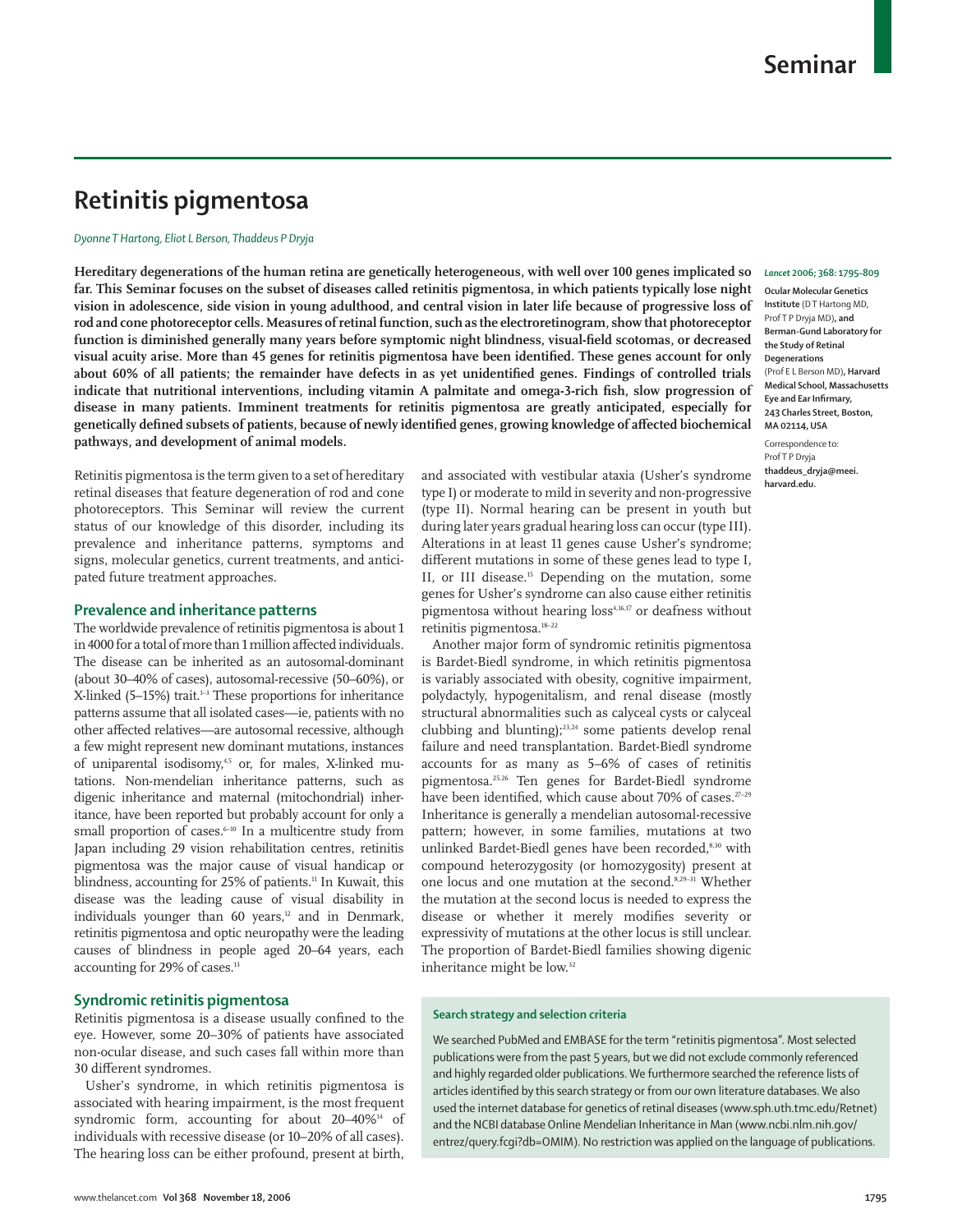

*Figure 1:* **Histological appearance of healthy human retina (left) and retina of a patient with retinitis pigmentosa at a mid-stage of disease (right)** The space between the retinal pigment epithelium and the outer nuclear layer in the diseased retina is a processing artifact.

Of the many rare syndromic forms of retinitis pigmentosa, three are important clinically. In these disorders, treatment might be vision-saving if begun early: abetalipoproteinaemia (Bassen-Kornzweig syndrome); phytanic acid oxidase deficiency (Refsum's disease); and familial isolated vitamin E deficiency ( $\alpha$  tocopherol transport protein deficiency).<sup>33</sup>

## **Symptoms**

Retinitis pigmentosa is a highly variable disorder; some patients develop symptomatic visual loss in childhood whereas others remain asymptomatic until midadulthood. Many patients fall into a classic pattern of difficulties with dark adaptation and night blindness in adolescence and loss of mid-peripheral visual field in young adulthood. As the disease advances they lose far peripheral vision, eventually develop tunnel vision, and finally lose central vision, usually by age 60 years.

Visual symptoms indicate the gradual loss of the two photoreceptor types (figure 1): rods, which mediate achromatic vision in starlight or moonlight; and cones, which are important for colour vision and fine acuity in daylight. The outer nuclear layer of the retina consists of rod and cone photoreceptor nuclei and is severely attenuated in patients with retinitis pigmentosa. The inner nuclear layer—composed of amacrine cell, bipolar cell, and horizontal cell neurons—and the ganglion-cell layer are fairly well preserved, but many of these cells degenerate later in the disease.

Most patients are legally blind by age 40 years because of severely constricted visual fields. In most forms of typical retinitis pigmentosa, loss of rod function exceeds reduction of cone sensitivity. In other types, rod and cone decline is similar. Occasionally, the deficit of cones far exceeds that of rods, which is termed cone-rod degeneration,<sup>34</sup> a form of retinitis pigmentosa in which loss of visual acuity and defective colour vision are the prominent early symptoms.

A clinician must be cautious when relying on symptoms to identify patients with early retinitis pigmentosa. In our electrically illuminated night-time environment, people can be unaware of a severe loss of rod function because night-time activities are typically done with sufficient light to allow vision with cones. By the time an individual recognises the symptom of night blindness, a reduction in cone sensitivity can have happened on top of a loss of rod function. Furthermore, no subjective difficulties with daily tasks may arise in people with a remaining central visual field reduced to about 50 degrees in diameter (normal bilateral visual field is about 180 degrees in the horizontal meridian).<sup>35</sup> Patients can lose 90% of cones in the fovea before having a reduction in visual acuity.<sup>36</sup> Reading impairment and difficulties in undertaking daily activities are typically seen when visual acuities fall below 0·5 (20/40).<sup>37,38</sup> Objective measures of photoreceptor sensitivity (see below) are much more reliable than symptoms for diagnosis of retinitis pigmentosa and grading its severity.

# **Clinical assessment and findings**

Visual acuity can remain normal even in individuals with advanced retinitis pigmentosa with a small island of remaining central visual field, or it can be lost early in the course of the disorder. Neglect of careful determination of refractive errors in people with severe visual loss can happen, yet patients can be very grateful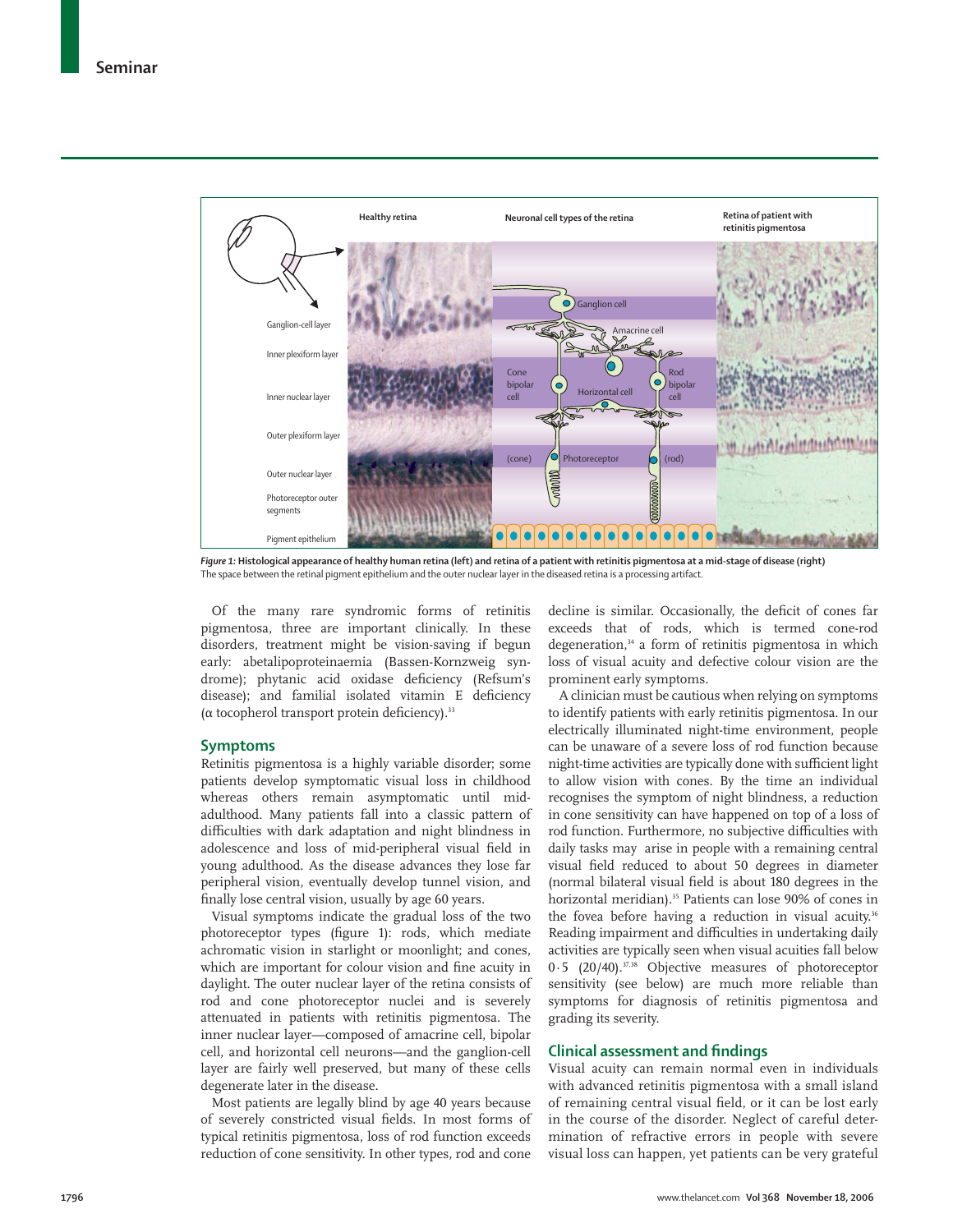for the modest improvement in vision that spectacles might provide. Furthermore, a measure of refractive error could give a clue to the inheritance pattern. For example, patients with X-linked retinitis pigmentosa are likely to have myopia of 2 dioptres or more, whereas hyperopia favours a diagnosis of dominant inheritance.39,40

Visual fields, measured with a Goldmann perimeter or a Humphrey field analyser (Carl Zeiss, Dublin, CA, USA), typically have scotomas in the mid-periphery that enlarge over years owing to loss of rod and cone function. In moderate-to-advanced retinitis pigmentosa, only small islands of vision remain in the far peripheral field and in the visual axis; later these areas of vision slowly disappear.

Colour vision assessed with Ishihara plates, the Farnsworth D15 panel (Munsell Colour Laboratory; Macbeth, New Windsor, NY, USA), or other tests might show normal colour vision or a deficiency in blue cone function (acquired tritanopia), which is characteristic of advanced retinitis pigmentosa. If a red or green colour deficiency is present, a diagnosis of an anomaly in colour vision—eg, X-linked colour blindness present in 5–8% of all males—or cone-rod or cone degeneration should be considered.

The final dark adaptation threshold is a measure of the degree of night blindness under moonlight and starlight conditions. It is measured after the patient adapts to 30 min of darkness with eye patches or by being in a completely dark room. The lowest intensity of white light that is able to be perceived is then measured. If this intensity is at least 100 times brighter than normal (ie, the final dark adaptation threshold is raised 2 log units or more), a severe loss of rod photoreceptor sensitivity has arisen and individuals should be cautioned about driving at dusk or at night irrespective of the status of their visual acuity or visual fields. Large increases in threshold indicate a decrease in cone photoreceptor sensitivity as well.

Contrast sensitivity is measured with a contrast chart (ie, Pelli-Robson chart).41 A decline in contrast sensitivity is a common finding in patients with retinitis pigmentosa,42 and it can account for poor subjective vision in those people who have good high contrast visual acuity.<sup>43</sup>

Slit-lamp biomicroscopy and ophthalmoscopy show posterior subcapsular cataracts in about 50% of individuals with retinitis pigmentosa.39,44–46 Cells in the vitreous are commonly seen. Attenuation of retinal vessels is an almost universal finding (figure 2). The fundus typically shows intraretinal pigmentation, sometimes referred to as bone-spicule deposits because of their shape, in the mid-periphery or far periphery (figure 2). They might be absent, especially early in the course of disease.39 Pigment deposits are created when the retinal pigment epithelium (a pigmented cell layer adjacent to photoreceptors) migrates into the neural



*Figure 2:* **Fundi of a healthy individual (left) and a patient with retinitis pigmentosa (right)** In the image of the diseased eye, optic-disc pallor, attenuated retinal arterioles, and peripheral intraretinal pigment deposits in a bone-spicule configuration are seen.

retina in response to photoreceptor-cell death.<sup>47</sup> The optic nerve head can have a waxy pale colour (figure 2).

Electroretinograms (ERGs) measure the electrical response of the retina to flashes of light and are recorded with either a contact-lens electrode on the topically anaesthetised cornea or an electrode applied to the eyelid. A single-flash dim blue light elicits a rod response, a brighter single-flash white light elicits a combined rod-plus-cone response, and flickering (30 Hz) white light stimuli generate cone-isolated responses (figure 3). With single flashes  $(0.5 \text{ Hz})$  of white light, an initial a wave shows hyperpolarisation of photoreceptors and a subsequent b wave results from depolarisation of cells in the inner nuclear layer. Patients with retinitis pigmentosa have reduced rod and cone response amplitudes and a delay in their timing (figure 3). $48,49$  Amplitudes of the a and b waves can be either moderately reduced (as in dominant disease) or almost non-detectable (as seen in recessive and X-linked patients). Time intervals from stimuli to peak rod or cone isolated responses are prolonged in typical retinitis pigmentosa. ERG amplitudes are objective measures of retinal function and are useful for accurate diagnosis of disease, for assessment of severity,<sup>50,51</sup> to follow the course of disease,<sup>52,53</sup> to provide a visual prognosis,<sup>53</sup> and for measurement of responses to treatments.<sup>53</sup> With conventional recordings without computer averaging, most patients have non-detectable full-field cone response amplitudes  $\langle$ <10 μV; normal  $\geq$ 50 μV) even when they have substantial cone vision; with computer averaging, ERG sensitivity is extended 100-fold. Patients with cone ERG amplitudes as low as 1 μV or less can still have ambulatory vision and read newspapers; most people with amplitudes less than  $0.05 \mu$ V are legally blind or have only light perception.<sup>54</sup>

Optical coherence tomography is a non-invasive technique for assessment of the morphology of the retina and particularly of the macula. It is especially useful in patients with retinitis pigmentosa for measurement of retina thickness, assessment of the status of the photoreceptor layer, and determining the presence of macular oedema.55–58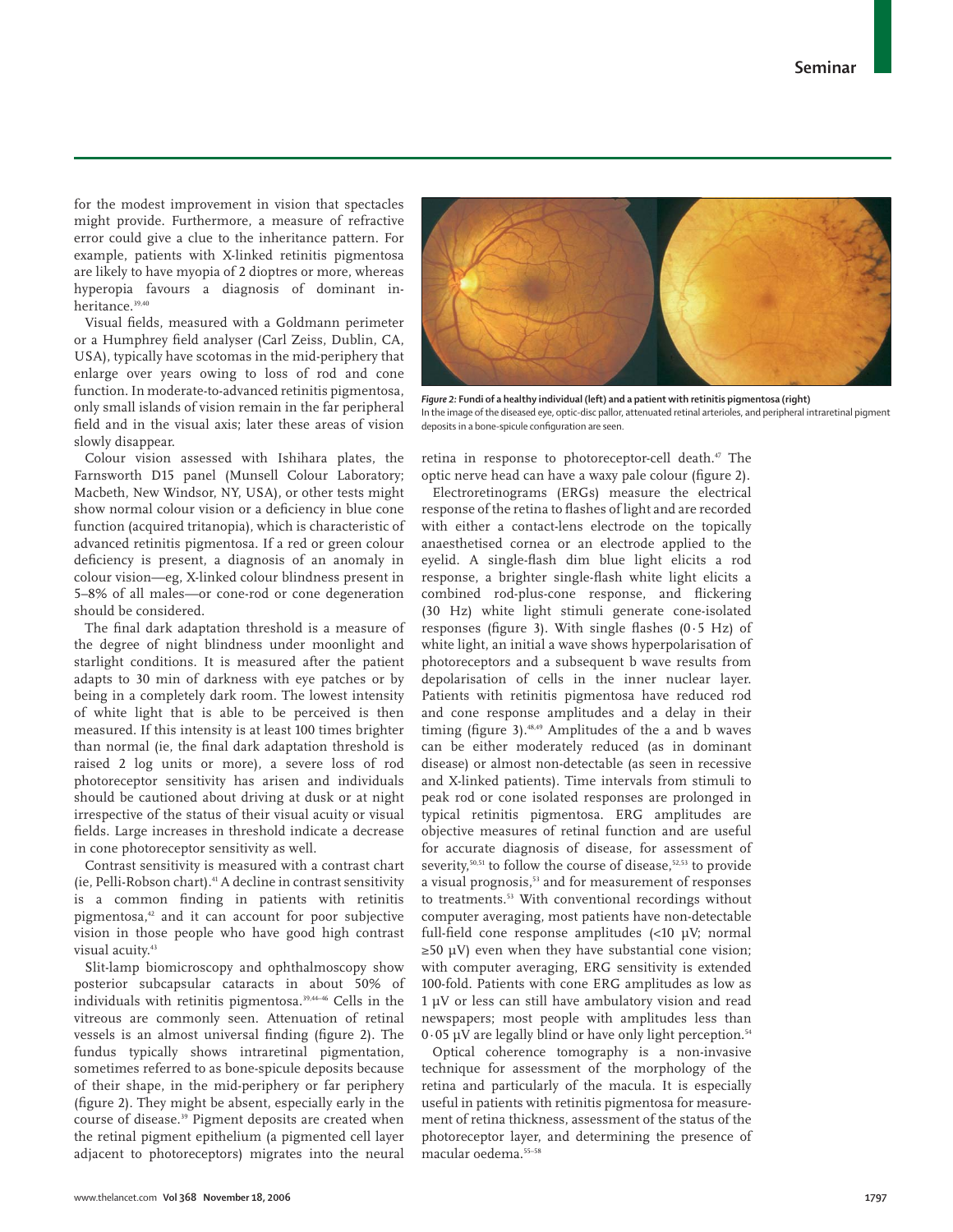

*Figure 3:* **ERG responses from a healthy individual and from three patients with early retinitis pigmentosa inherited as an autosomal-dominant, autosomal-recessive, or X-linked trait**

RP=retinitis pigmentosa. a=a wave. b=b wave. Vertical dotted lines (left and centre columns) and vertical shock artifacts (right column) represent stimuli. Arrows indicate response times (called implicit times). Figure modified from Berson EL. Retinitis pigmentosa and allied diseases: electrophysiologic findings. *Trans Am Acad Ophthalmol Otolaryngol* 1976; **81:** 659–66, with permission of the American Academy of Ophthalmology.

> Images of fundus autofluorescence show that some patients with retinitis pigmentosa have raised concentrations of lipofuscin in retinal pigment epithelium. Regions of the retina with the highest amounts of autofluorescence are those producing the lowest ERG amplitudes, as measured with multifocal ERGs.<sup>59,60</sup>

## **Course of retinitis pigmentosa**

The age of onset of retinitis pigmentosa typically refers to the age at which a patient reports visual symptoms, and it can range from early childhood to adulthood. Because of the striking variation in how aware individuals are of their visual loss, the age of onset of symptoms is an imprecise measure of disease severity, and it gives little or no indication of when photoreceptor degeneration actually begins. ERGs and other tests show that photoreceptor degeneration is already present as early as age 6 years, even in patients who remain asymptomatic until young adulthood.61 Clinical examinations, especially those including objective quantitative measures of retinal function, are crucial to describe accurately the degree of visual compromise and rate of its decline. This information is necessary to give a prognosis for vision customised to every patient. Individuals older than age 6 years with normal ERGs have not been reported to develop typical retinitis pigmentosa at a later time.<sup>61</sup>

In general, retinitis pigmentosa is a progressive disease with an apparently exponential decline $62$  in remaining visual-field area  $(2.6-13.5\%$  loss annually)<sup>34,63,64</sup> and ERG amplitude  $(8.7-18.5\%)$ . <sup>34,63,65</sup> Variations in reported rates of decline have been attributed to stage of disease, environmental and dietary factors, primary gene defects, and possible modifier genes. Visual acuity better than  $0.1$  (20/200) reflects the function of foveal cones and, since the fovea is generally the last region of the retina to deteriorate, good acuity can persist for many years in patients with only tiny islands of remaining peripheral visual field and very low ERG amplitudes.<sup>52</sup> Thus, clinical trials and studies to monitor progression of disease usually include visual fields and ERG amplitudes. However, subjective visual handicap correlates best with visual acuity and less well with visual field and ERG amplitudes.<sup>66</sup>

# **Causal genes**

Most cases of retinitis pigmentosa are monogenic, but the disease is nevertheless very heterogeneous genetically. Investigators have identified at least 45 loci so far at which mutations cause the disorder, and these genes collectively account for disease in a little over half of all patients (figure 4). Most genes for retinitis pigmentosa cause only a small proportion of cases (figure 4), exceptions being the rhodopsin gene (*RHO*), which leads to about 25% of dominant retinitis pigmentosa, the *USH2A* gene, which might cause about 20% of recessive disease (including many with Usher's syndrome type II), and the *RPGR* gene that accounts for about 70% of X-linked retinitis pigmentosa. In aggregate, mutations in *RHO*, *USH2A*, and *RPGR* genes cause about 30% of all cases of retinitis pigmentosa.

# **Aff ected biochemical pathways**

The table categorises currently identified genes for retinitis pigmentosa according to the known or presumed function of the encoded proteins. Some of the genes normally encode proteins in the rod photoreceptor cascade, a specific biochemical pathway that transduces light and leads to changes in photoreceptor-cell polarisation. Recessive null mutations in any of these genes would evidently interfere with rod function and produce night blindness from birth. Subsequent death of rod photoreceptors is probably an outcome of the deranged physiology associated with the defective or absent gene product. For example, without functional rod cGMP-phosphodiesterase, which arises with recessive defects in *PDE6A* or *PDE6B*, cGMP concentrations in photoreceptor outer segments rise, which in turn opens an excessive proportion of cGMP-gated cation channels in the plasma membrane.164–166 Rods apparently die from the rush of cations flowing into the cell through these open channels. As another example, dominant rhodopsin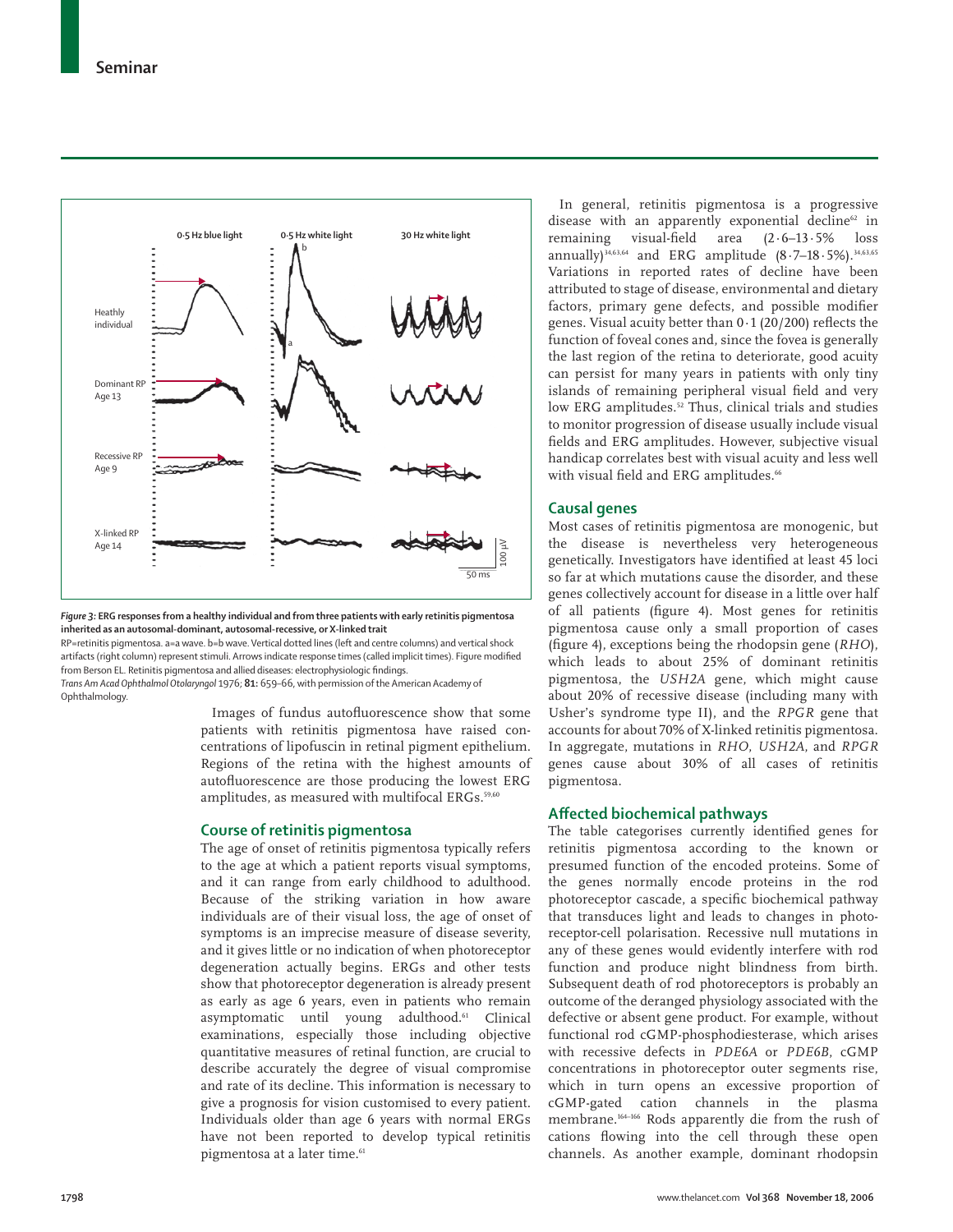

#### *Figure 4:* **Genes and their relative contribution to retinitis pigmentosa**

Causal genes and their contributions to (A) autosomal-recessive disease (ARRP), including Usher's and Bardet-Biedl (BBS) syndromes, (B) autosomal-dominant disease, and (C) X-linked disease. About 40% of cases are due to genes that are as yet undiscovered. In A, these cases are represented by three pie slices named unknown non-syndromic retinitis pigmentosa 30%; unknown BBS 3%; and part of MASS1, USH2B, and unknown 10%. All digenic cases with *RDS*/*ROM1* mutations are included in the dominant category. The figure does not include Leber congenital amaurosis, cone-rod dystrophy, macular degeneration, or cases with maternal inheritance (eg, Kearns-Sayre syndrome). For some genes, only one or a few families have been reported with mutations; in these cases, we have arbitrarily set the gene frequency at 1%. Our estimates for the proportions of cases accounted for by every gene are based on data from the following articles. Autosomal-recessive retinitis pigmentosa: ABCA4;<sup>67</sup> CERKL;<sup>68</sup> CNGA1;<sup>69</sup> CNGB1;<sup>70</sup> CRB1;<sup>71</sup> LRAT;<sup>72</sup> MERTK;<sup>73</sup> MR2E3;<sup>74,75</sup> NRL;<sup>76</sup> PDE6A;<sup>77</sup> PDE6B;<sup>78,79</sup> RGR;<sup>80</sup> RHO;<sup>81,82</sup> RLBP1;<sup>83,84</sup> RP1;<sup>95,86</sup> RPE65;<sup>87</sup> SAG;<sup>88</sup> TULP1;<sup>89</sup> USH2A;<sup>90,91</sup> Bardet-Biedl syndrome;<sup>2729,92</sup> Usher's syndrome type I;<sup>93</sup> USH3A.<sup>94</sup> Autosomal-dominant disease: RH0;<sup>67,69,95-97</sup> *RP1*; 97,98 *PRPF31* (unpublished data from the authors); *PRPF3* (unpublished data from the authors); *RDS*/*ROM1*; <sup>99</sup> *PRPF8* (unpublished data from the authors); IMPDH1;<sup>100,101</sup> NRL;<sup>102</sup> CRX;<sup>97,103</sup> CA4(RP17);<sup>104</sup> FSCN2;<sup>105</sup> GUCA1B;<sup>106</sup> RP9;<sup>107</sup> SEMA4A.<sup>108</sup> X-linked disease: RPGR and RP2;<sup>109,110</sup> RP6, RP23, and RP24 are mapped to X chromosome but remain unidentified.<sup>111-113</sup>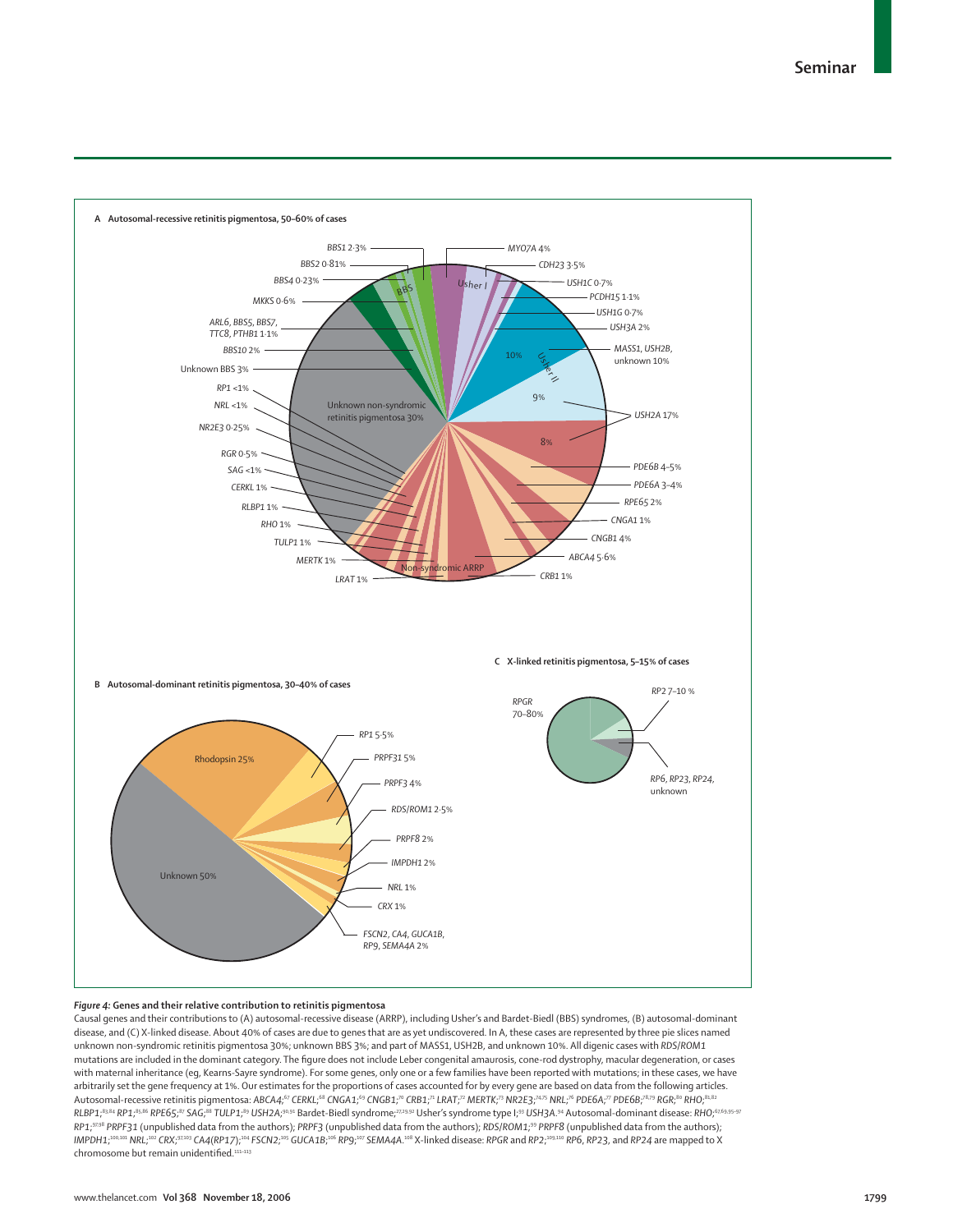mutations are probably detrimental to rods because the mutant forms of rhodopsin are toxic to rod photoreceptors. The toxic effects are attributable to interference with metabolism, perhaps by formation of intracellular protein aggregates, from a defect in intracellular transport, or from a fault in the structure of the photoreceptor outer segments.<sup>167-173</sup>

|                                                                                                                                | <b>Inheritance</b>       |
|--------------------------------------------------------------------------------------------------------------------------------|--------------------------|
| Phototransduction cascade                                                                                                      |                          |
| RHO, rhodopsin (G-protein coupled photon receptor) <sup>114</sup>                                                              | Dominant, recessive      |
| PDE6A, rod cGMP-phosphodiesterase a subunit (G-protein effector enzyme) <sup>115,116</sup>                                     | Recessive                |
| PDE6B, rod cGMP-phosphodiesterase $\beta$ subunit (G-protein effector enzyme) <sup>115,116</sup>                               | Recessive                |
| CNGA1, rod cGMP-gated cation channel $\alpha$ subunit $117$                                                                    | Recessive                |
| CNGB1, rod cGMP-qated cation channel $\beta$ subunit <sup>118-120</sup>                                                        | Recessive                |
| SAG, arrestin (rhodopsin deactivation) <sup>121</sup>                                                                          | Recessive                |
| Vitamin A metabolism                                                                                                           |                          |
| ABCA4, ATP-binding cassette protein A4 (photoreceptor disc membrane flippase<br>for vitamin A) <sup>122,123</sup>              | Recessive                |
| RLBP1, retinaldehyde binding protein (11-cis-retinaldehyde carrier) <sup>124</sup>                                             | Recessive                |
| RPE65, (vitamin A trans-cis isomerase) <sup>125,126</sup>                                                                      | Recessive                |
| LRAT, lecithin retinol acetyltransferase (synthesises vitamin A esters) <sup>125</sup>                                         | Recessive                |
| RGR, RPE-vitamin A G-protein coupled receptor (photon receptor in RPE) <sup>127</sup>                                          | Recessive                |
| Structural or cytoskeletal                                                                                                     |                          |
| RDS, peripherin (outer disc segment membrane protein) <sup>128,129</sup>                                                       | Dominant, digenic        |
| ROM1, rod outer segment protein <sup>130</sup>                                                                                 | Digenic                  |
| FSCN2, fascin (actin bundling protein) <sup>131,132</sup>                                                                      | Dominant                 |
| TULP1, tubby-like protein 1 <sup>133</sup>                                                                                     | Recessive                |
| CRB1, crumbs homologue (transmembrane protein, adherent junctions) <sup>134</sup>                                              | Recessive                |
| RP1, microtubule-associated protein (microtubule formation and stabilisation) <sup>135</sup>                                   | Dominant, recessive      |
| Signalling, cell-cell interaction, or synaptic interaction                                                                     |                          |
| SEMA4A, semaphorin B, transmembrane immune system protein <sup>136</sup>                                                       | Dominant                 |
| CDH23, cadherin 23 (adhesion receptor) <sup>137,138</sup>                                                                      | Recessive                |
| PCDH15, protocadherin 15 (adhesion receptor) <sup>139</sup>                                                                    | Recessive                |
| USH1C, Usher's syndrome type 1C (integrating scaffold protein harmonin) <sup>140</sup>                                         | Recessive                |
| USH2A, Usher's syndrome type IIA (Usher's network protein) <sup>140</sup>                                                      | Recessive                |
| MASS1, monogenic audiogenic seizure susceptibility 1 (Usher's network protein) <sup>140</sup>                                  | Recessive                |
| USH3A, Usher's syndrome type IIIA (transmembrane protein clarin 1) <sup>141</sup>                                              | Recessive                |
| RP2, plasma membrane associated protein <sup>142</sup>                                                                         | X-linked                 |
| RNA intron-splicing factors                                                                                                    |                          |
| PRPF31, precursor mRNA-processing factor 31 (spliceosome component) <sup>143</sup>                                             | Dominant                 |
| PRPF8, precursor mRNA-processing factor 8 (spliceosome component) <sup>144</sup>                                               | Dominant                 |
| PRPF3, precursor mRNA-processing factor 3 (spliceosome component) <sup>145,146</sup>                                           | Dominant                 |
| RP9, PIM1-associated protein (RNA splicing factor) <sup>147</sup>                                                              | Dominant                 |
| Trafficking of intracellular proteins                                                                                          |                          |
| MY07A, myosin 7A (melanosome motility protein) <sup>148</sup>                                                                  | Recessive                |
| USH1G, scaffold protein containing ankyrin repeats and SAM domain (Usher's<br>type I protein traffic requlator) <sup>149</sup> | Recessive                |
|                                                                                                                                | (Continues on next page) |

Why do mutations in genes that are exclusively expressed in rod photoreceptors cause the death of both rod and cone cells? The secondary death of cones might indicate their as yet unexplained reliance on neighbouring rods for survival. Understanding the interaction between rods and cones, and the factors from rods that promote cone survival, might provide clues to treatments.174,175

Some genes for retinitis pigmentosa are expressed in tissues outside the eye, and some encode proteins that are essential for life. For example, the dominant genes *PRPF31*, *PRPF8*, and *PRPF3* encode components of the spliceosome, a vital complex that excises introns from RNA transcripts. These proteins are highly conserved in eukaryotes ranging from mammals to yeast, so the fact that mutations in these factors lead to retinitis pigmentosa without other evidence of systemic disease in patients is especially fascinating.

# **Treatment**

Based on a study of the natural course of retinitis pigmentosa,<sup>63</sup> patients who happen to be taking vitamin A, vitamin E, or both were recorded to have slower declines in ERG amplitudes than those not taking such supplements.<sup>53</sup> This observation prompted a randomised clinical trial of oral vitamin A and E supplements in 601 patients with dominant, recessive, and X-linked non-syndromic retinitis pigmentosa and Usher's syndrome type II.<sup>53</sup> Participants were randomly assigned either daily vitamin A as retinyl palmitate 15 000 IU, vitamin E 400 IU as *dl*-α-tocopherol, the combination, or trace amounts of both vitamins; follow-up was for 4–6 years. Patients assigned high-dose vitamin A showed a significantly  $(p=0.01)$  slower decline in cone ERG amplitudes than did those in the other groups. Differences were more pronounced  $(p<0.001)$  in a subgroup of 354 individuals with higher initial cone ERG amplitudes; in these people, a significant (p=0·04) negative effect of vitamin E was also recorded.<sup>53</sup>

Critics of the trial pointed out that measures of retinal function other than cone ERG—such as visual-field area and visual acuity-did not differ significantly between groups,<sup>176</sup> and that results with cone ERGs were of only modest significance.<sup>177</sup> However, visual-field area has substantial inter-visit variability, so that a small change in the decline of visual-field area would probably not have been detectable with the study design. In a subsequent analysis of 125 participants who did visual-field tests with the greatest precision  $(≤5%)$ inter-visit variability), those assigned vitamin A showed a significantly slower loss of field than did those not taking vitamin A.178,179 Furthermore, in most patients, visual acuity declines slowly or not at all in earlier stages,<sup>180</sup> and thus to note a therapeutic effect would need a larger or longer study than was undertaken. As far as we are aware, no clinical trials by other groups to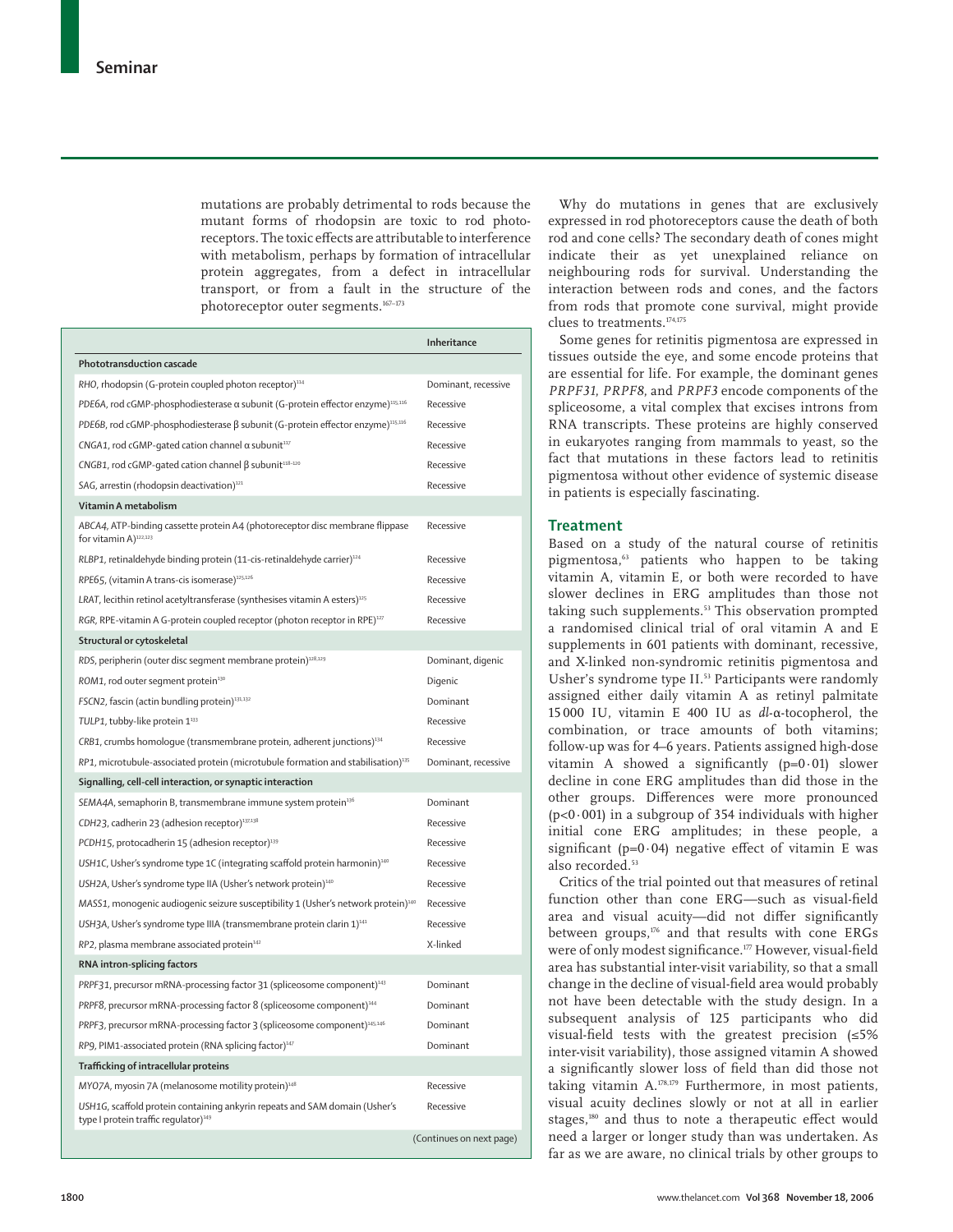assess the effectiveness of vitamin A supplements have been undertaken.

Based on these results, many clinicians recommend that adults with early or middle stages of retinitis pigmentosa take 15 000 IU of oral vitamin A palmitate every day and avoid high-dose vitamin E supplements. β carotene is not a suitable substitute for vitamin A because it is not reliably converted to vitamin A. People on this regimen should have annual measurements of fasting vitamin A concentrations in serum and liver function, although no cases of toxic effects have been reported.<sup>181</sup> Older individuals should also be monitored for bone health because a slight increased risk for hip fractures from osteoporosis has been reported in postmenopausal women and men older than 49 years who take vitamin A supplements.182,183 Because of an enhanced risk for birth defects, high-dose vitamin A supplements are not recommended for women who are pregnant or planning to conceive.184 No children younger than age 18 years were included in the study, nor were people with less common forms of retinal degeneration (eg, cone-rod degeneration, Leber congenital amaurosis, and many syndromic forms of retinitis pigmentosa), and thus no formal recommendation can be made for them about vitamins A and E.

Another nutritional treatment assessed for patients with retinitis pigmentosa is docosahexaenoic acid (DHA), an omega-3 fatty acid found in high concentrations in oily fish such as salmon, tuna, mackerel, herring, and sardines. DHA is apparently important for photoreceptor function, since membranes containing rhodopsin and cone opsins in photoreceptor cells have very high concentrations of this fatty acid.185 Amounts of DHA in red-blood cells are on average lower in patients with retinitis pigmentosa than in unaffected people, but whether the difference is attributable to a speculative metabolic variation or to changes in diet or other factors is unknown.186,187 Results from two independent studies of oral DHA supplements for individuals with retinitis pigmentosa, one consisting of 44 males with X-linked disease and the other of 208 patients with various inheritance patterns, did not show a clear benefit for the treatment based on the original outcome measures.<sup>186,188</sup> However, in both studies, people with the highest concentrations of DHA in red-blood cells (combining patients on supplements and controls who possibly had high amounts from their diet) had the slowest rates of retinal degeneration.186,189 Furthermore, analysis of the control group in the larger study—ie, 110 participants receiving vitamin A and placebo—showed that those with a diet containing at least 1·4 g of omega-3 fatty acids per week (equivalent to two 90 g servings of oily fish per week) lost visual field at a rate 40–50% slower than those eating less omega-3 fatty acids. Possibly, if the slower rate of degeneration were sustained for a long period, the combined benefit of vitamin A and oily fish could provide almost 20 additional years of visual preservation for the average patient who starts this regimen in their mid-30s.189

| (Continued from previous page)                                                                                    |           |  |
|-------------------------------------------------------------------------------------------------------------------|-----------|--|
| Maintenance of cilia/ciliated cells (possible role in intracellular trafficking)                                  |           |  |
| BBS1, Bardet-Biedl syndrome 1 <sup>150</sup>                                                                      | Recessive |  |
| BBS2, Bardet-Biedl syndrome 2 <sup>150-152</sup>                                                                  | Recessive |  |
| ARL6, ADP-ribosylation factor like 6 <sup>150</sup>                                                               | Recessive |  |
| BBS4, Bardet-Biedl syndrome 4 <sup>150,153</sup>                                                                  | Recessive |  |
| BBS5, Bardet-Biedl syndrome 5 <sup>150,154</sup>                                                                  | Recessive |  |
| MKKS, McKusick-Kaufman syndrome <sup>150,155</sup>                                                                | Recessive |  |
| BBS7, Bardet-Biedl syndrome 7150,156                                                                              | Recessive |  |
| TTC8, tetratricopeptide repeat domain 8150,156,157                                                                | Recessive |  |
| PTHB1, parathyroid hormone-responsive B1 gene <sup>150</sup>                                                      | Recessive |  |
| RPGR, trafficking of proteins in the cilia <sup>158,159</sup>                                                     | X-linked  |  |
| pH regulation (choriocapillaris)                                                                                  |           |  |
| CA4, carbonic anhydrase IV (carbon dioxide/bicarbonate balance) <sup>160</sup>                                    | Dominant  |  |
| Phagocytosis                                                                                                      |           |  |
| MERTK, mer tyrosine kinase proto-oncogene (RPE receptor involved in outer<br>segment phagocytosis) <sup>161</sup> | Recessive |  |
| Other                                                                                                             |           |  |
| CERKL, ceramide kinase-like (ceramide converting enzyme) <sup>162</sup>                                           | Recessive |  |
| IMPDH1, inosine-5' monophosphate dehydrogenase type I (quanine nucleotide<br>synthesis) <sup>163</sup>            | Dominant  |  |
| BBS10, vertebrate-specific chaperonin-like protein <sup>29</sup>                                                  | Recessive |  |
| RPE=retinal pigment epithelium.                                                                                   |           |  |
| Table: Genes for retinitis pigmentosa and functions of their protein products                                     |           |  |

Some clinicians, therefore, recommend that adults with typical retinitis pigmentosa should follow this regimen.

Patients with three rare syndromic forms of retinitis pigmentosa can also benefit from specific dietary modification and nutritional supplements. First, individuals with abetalipoproteinaemia (Bassen-Kornzweig disease) have low concentrations of apolipoprotein B in plasma and have fat malabsorption, which results in low amounts in plasma of fat-soluble vitamins. Besides retinitis pigmentosa, patients develop ataxia, peripheral neuropathy, and steatorrhoea. High oral doses of vitamin A result in acute restoration of retinal function in the early stages of the disease.190,191 Addition of vitamin E has been reported to stabilise the disorder.192 Second, phytanic acid oxidase deficiency (Refsum's disease) is associated with cardiac conduction defects, ataxia, polyneuropathy, deafness, anosmia, dry skin, and retinitis pigmentosa. Dietary modification to severely reduce intake of phytanic acid while maintaining bodyweight can slow or stop progression of this form of retinitis pigmentosa.193 Finally, familial isolated vitamin E deficiency (α tocopherol transport protein deficiency) can cause adult-onset ataxia, dysarthria, reduced touch and position sense, and retinitis pigmentosa. Treatment with vitamin E has been reported to halt progression of this disease.194

Reduction in exposure to light is postulated to be beneficial for patients with retinitis pigmentosa. This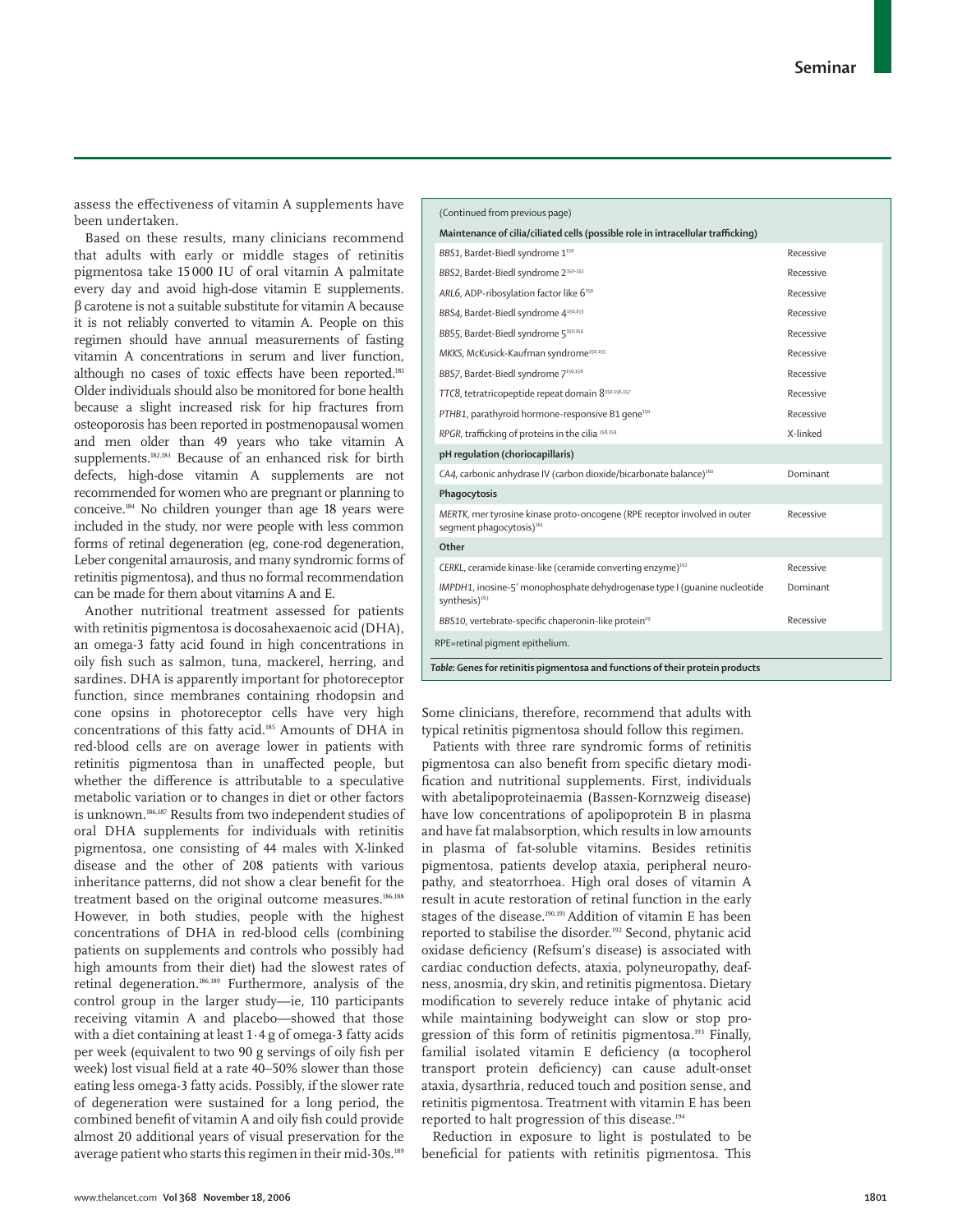hypothesis is lent support by findings in two animal models of the disease (both with rhodopsin mutations), in which constant darkness was associated with a reduction in the rate of degeneration<sup>195</sup> or in which brief exposures to bright light hastened loss of photoreceptors.196 Two patients (one later found to have digenic retinitis pigmentosa with mutations in the *RDS* and *ROM1* genes)<sup>99</sup> tested the effect of light deprivation on their retinitis pigmentosa by occluding one eye for 6 h per day for 5 years.<sup>197</sup> No difference in the extent of retinal degeneration was recorded between occluded and unoccluded eyes. Separately, an individual with retinitis pigmentosa had a monocular occlusion of the pupil from childhood trauma, causing more than a tenfold reduction in light to the retina; the pupil was surgically opened 40 years later, yet the traumatised eye had a funduscopic appearance and ERGs equivalent to the fellow eye.198 As far as we know, no studies of light exposure with many patients, either prospective or retrospective, have been undertaken. The benefit of modulation of light exposure for individuals with certain genetically defined forms of retinitis pigmentosa remains to be established.

Some measures do not directly benefit the retina but nevertheless help patients with vision loss related to retinitis pigmentosa. Cataract extraction is indicated in individuals with lens opacities that substantially reduce distance and near vision. Carbonic anhydrase inhibitors can provide transient improvement in visual acuity in people with oedema of the macula.199,200 Patients should be encouraged to visit vision-rehabilitation clinics, at which (for example) a night vision pocket scope or goggles<sup>201,202</sup> or a wide-angle mobility lamp<sup>203</sup> could be offered to improve night vision. Hand-held and computer magnification devices could boost reading vision in individuals with advanced disease.

# **The future**

With knowledge of causal genes in more than half of patients with retinitis pigmentosa, and increasing knowledge about associated biochemical defects, many clinicians are optimistic that novel treatments for the disorder will soon be developed. Many mechanistically diverse approaches to treat retinitis pigmentosa are being investigated. These include: 1) gene-specific approaches; 2) interventions in secondary biochemical pathways that could benefit groups of patients with various gene defects; 3) transplantation to replace lost retinal tissue; and 4) implanted electrical devices.

Gene-therapy approaches are dependent on the type of mutation. Recessively inherited diseases typically result from alterations that eliminate the encoded protein (loss-of-function mutations). For this type of genetic change, introduction of a normal copy of the gene into the diseased tissue (gene-replacement treatment) might induce local production of the missing protein. One notable gene-replacement approach to a form of retinitis pigmentosa is on the verge of human trials. The target gene is *RPE65*, which encodes the isomerase in the retinal pigment epithelium that is essential for production of the photopigment 11-cis-retinal. In patients and animal models without this enzyme owing to recessive *RPE65* mutations, many photoreceptors survive for a long time after severe visual loss.<sup>55,204,205</sup> By transiently providing 11-cis-retinal or a related photopigment pharmacologically, these cells are seen to be functional.55,206 A window of opportunity is therefore available during which replacement of the *RPE65* gene might restore vision. Subretinal injection of adeno-associated virus vectors containing the *RPE65* gene has shown success in restoring vision in mice and dogs with mutations in *RPE65*. 204,207–212 Gene-replacement treatment has also been successful in animal models of other genetically identified forms of retinitis pigmentosa,213–218 but many of the approaches will not be easily transferred to human beings. One difficulty is that many patients have already lost all or nearly all rod photoreceptors and are hoping for a treatment to save the few remaining cone photoreceptors. Techniques such as optical coherence tomography will be valuable adjuncts in clinical trials since they can provide a measure of the status of the photoreceptor cell layer and establish whether patients with vision loss have cells available for rescue.57,58,204

Dominantly inherited mutations typically alter the transcribed aminoacid sequence and result in toxic variants of the encoded protein (termed gain-of-function mutations). One strategy to treat these alterations is to eliminate the mutant gene (gene silencing) and hope that the remaining normal copy of the gene will provide sufficient functional protein. Current experimental approaches to accomplish this aim include ribozymebased or interference RNA (RNAi)-based gene therapy to inactivate or reduce expression of specific dominant alleles.219–223

Nutritional or neuroprotective treatments or approaches that affect secondary biochemical pathways have the advantage of being less dependent on the disease-causing mutation than genetic strategies and could therefore be widely applicable—eg, treatment might interfere with apoptosis.224–228 Findings of work done in animals have shown that some neurotrophic factors can promote photoreceptor survival.174,175,229–232 Results of a human phase I study of an intravitreal capsule containing cells that release ciliary neurotrophic factor have been reported.233 Of some concern, one patient in the study had a decline in ERG amplitudes; however, the same individual and some others had improvements in visual acuity over the 6-month duration of the study.

Small-molecule drugs are also being assessed as possible treatments for forms of retinitis pigmentosa. For example, in a study of a calcium-channel blocker (diltiazem), researchers claimed a beneficial effect in a mouse model of a form of recessive retinitis pigmentosa due to recessive mutations in the β subunit of rod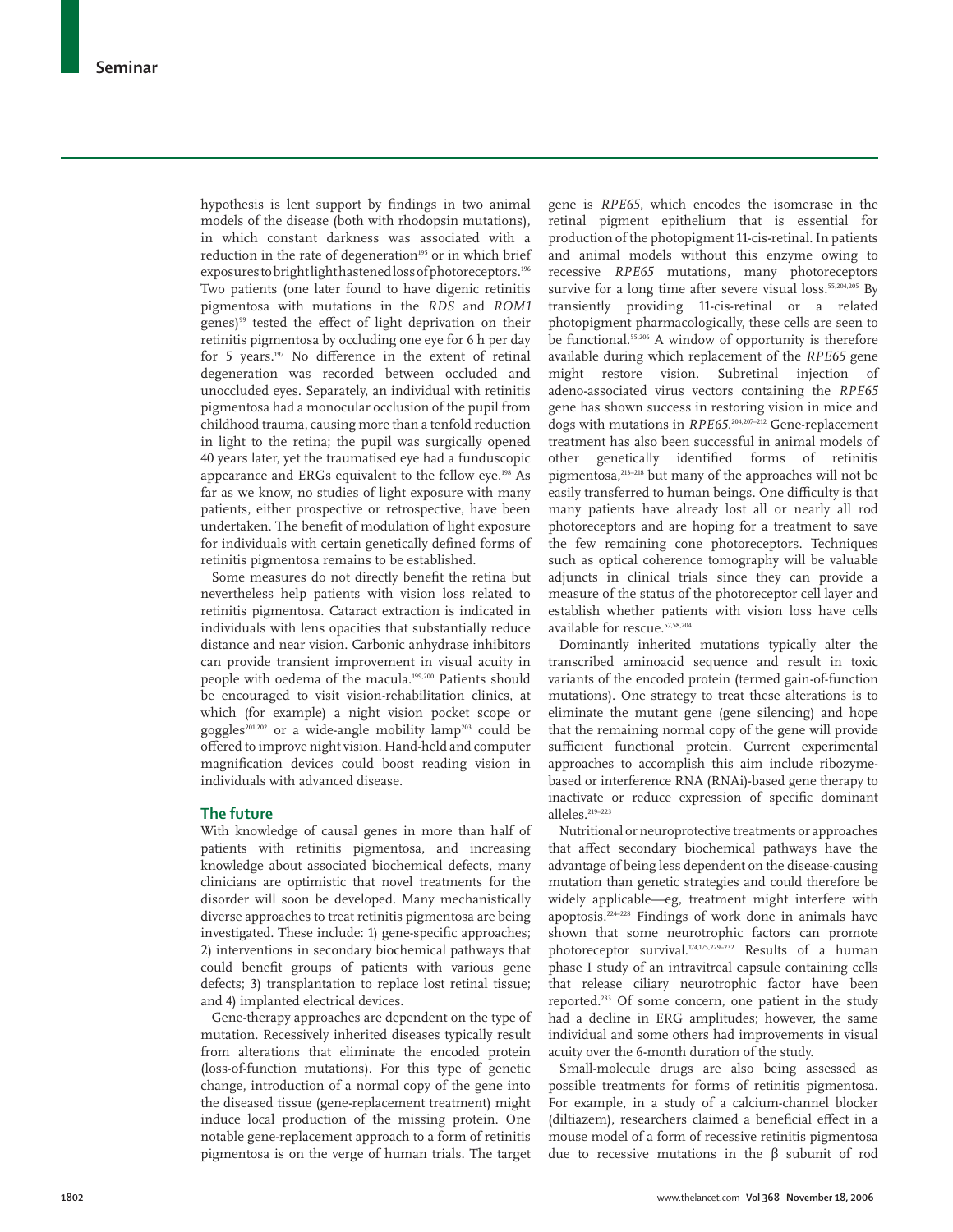phosphodiesterase.234 However, three subsequent trials of this drug in mice and other animal models by independent groups failed to confirm a benefit.<sup>235-237</sup>

Many research groups are studying the potential value of transplantation of the retinal pigment epithelium,<sup>238-242</sup> photoreceptors,<sup>243</sup> or stem cells.<sup>244-251</sup> Results of transplantation of retinal pigment epithelium have shown a slight increase in visual acuity in one patient;<sup>252</sup> a phase II clinical trial is ongoing. Stem cells have been shown to differentiate into cells that express retina-specific markers.<sup>244–247</sup> Embryonic stem cells transplanted in rats and mice integrate into the host retina<sup>248,249</sup> and seem to protect host retinal neurons.<sup>248</sup>

Devices to electrically stimulate the retina, optic nerve, or visual cortex are being developed and tested in animal models and patients.253–260 The few people tested with the first versions of these devices have reported seeing phosphenes (flashes of light) in response to direct retinal stimulation.<sup>261-264</sup>

In view of the growing research effort on therapeutic approaches for retinitis pigmentosa, new treatments for some forms of the disease will probably be helping subsets of patients within the next 5–10 years. Strategies to save or restore vision in all individuals might need many decades of research.

#### **Conflict of interest statement**

TPD and ELB are co-inventors on five patents dealing with molecular genetic diagnosis of hereditary retinal diseases. The patents are held by Harvard Medical School, and TPD and ELB currently receive no royalties from them.

#### **Acknowledgments**

This work was supported by grants from the National Eye Institute (EY08683 and EY00169) and from the Foundation Fighting Blindness, Owings Mills, MD, USA. The funding sources had no role in the writing of this Seminar.

#### **References**

- Bunker CH, Berson EL, Bromley WC, Hayes RP, Roderick TH. Prevalence of retinitis pigmentosa in Maine. *Am J Ophthalmol* 1984; **97:** 357–65.
- 2 Grondahl J. Estimation of prognosis and prevalence of retinitis pigmentosa and Usher syndrome in Norway. *Clin Genet* 1987; **31:** 255–64.
- 3 Novak-Lauš K, Suzana Kukulj S, Zoric-Geber M, Bastaic O. Primary tapetoretinal dystrophies as the cause of blindness and impaired vision in the republic of Croatia. *Acta Clin Croat* 2002; **41:** 23–27.
- 4 Rivolta C, Berson EL, Dryja TP. Paternal uniparental heterodisomy with partial isodisomy of chromosome 1 in a patient with retinitis pigmentosa without hearing loss and a missense mutation in the Usher syndrome type II gene USH2A. *Arch Ophthalmol* 2002; **120:** 1566–71.
- 5 Thompson DA, McHenry CL, Li Y, et al. Retinal dystrophy due to paternal isodisomy for chromosome 1 or chromosome 2, with homoallelism for mutations in RPE65 or MERTK, respectively. *Am J Hum Genet* 2002; **70:** 224–29.
- 6 Mansergh FC, Millington-Ward S, Kennan A, et al. Retinitis pigmentosa and progressive sensorineural hearing loss caused by a C12258A mutation in the mitochondrial MTTS2 gene. *Am J Hum Genet* 1999; **64:** 971–85.
- 7 Kajiwara K, Berson EL, Dryja TP. Digenic retinitis pigmentosa due to mutations at the unlinked peripherin/RDS and ROM1 loci. *Science* 1994; **264:** 1604–08.
- 8 Katsanis N, Ansley SJ, Badano JL, et al. Triallelic inheritance in Bardet-Biedl syndrome, a Mendelian recessive disorder. *Science* 2001; **293:** 2256–59.
- Lestienne P, Ponsot G. Kearns-Sayre syndrome with muscle mitochondrial DNA deletion. *Lancet* 1988; **1:** 885.
- 10 Zeviani M, Moraes CT, DiMauro S, et al. Deletions of mitochondrial DNA in Kearns-Sayre syndrome. *Neurology* 1988; **51:** 1525.
- 11 Hata H, Yonezawa M, Nakanishi T, Ri T, Yanashima K. Causes of entering institutions for visually handicapped persons during the past fifteen years. *Jpn J Clin Ophthalmol* 2003; **57:** 259-62.
- 12 Al Merjan JI, Pandova MG, Al Ghanim M, Al Wayel A, Al Mutairi S. Registered blindness and low vision in Kuwait. *Ophthalmic Epidemiol* 2005; **12:** 251–57.
- Buch H, Vinding T, La Cour M, Appleyard M, Jensen GB, Nielsen NV. Prevalence and causes of visual impairment and blindness among 9980 Scandinavian adults: the Copenhagen City Eye Study. *Ophthalmology* 2004; **111:** 53–61.
- 14 Boughman JA, Vernon M, Shaver KA. Usher syndrome: definition and estimate of prevalence from two high-risk populations. *J Chronic Dis* 1983; **36:** 595–603.
- 15 Pennings RJ, Fields RR, Huygen PL, Deutman AF, Kimberling WJ, Cremers CW. Usher syndrome type III can mimic other types of Usher syndrome. *Ann Otol Rhinol Laryngol* 2003; **112:** 525–30.
- 16 Bernal S, Ayuso C, Antinolo G, et al. Mutations in USH2A in Spanish patients with autosomal recessive retinitis pigmentosa: high prevalence and phenotypic variation. *J Med Genet* 2003; **40:** e8.
- 17 Aller E, Najera C, Millan JM, et al. Genetic analysis of 2299delG and C759F mutations (USH2A) in patients with visual and/or auditory impairments. *Eur J Hum Genet* 2004; **12:** 407–10.
- 18 Bork JM, Peters LM, Riazuddin S, et al. Usher syndrome 1D and nonsyndromic autosomal recessive deafness DFNB12 are caused by allelic mutations of the novel cadherin-like gene CDH23. *Am J Hum Genet* 2001; **68:** 26–37.
- Astuto LM, Bork JM, Weston MD, et al. CDH23 mutation and phenotype heterogeneity: a profile of 107 diverse families with Usher syndrome and nonsyndromic deafness. *Am J Hum Genet* 2002; **71:** 262–75.
- 20 Liu XZ, Walsh J, Mburu P, et al. Mutations in the myosin VIIA gene cause non-syndromic recessive deafness. *Nat Genet* 1997; **16:** 188–90.
- 21 Weil D, Kussel P, Blanchard S, et al. The autosomal recessive isolated deafness, DFNB2, and the Usher 1B syndrome are allelic defects of the myosin-VIIA gene. *Nat Genet* 1997; **16:** 191–93.
- 22 Luijendijk MW, Van Wijk E, Bischoff AM, et al. Identification and molecular modelling of a mutation in the motor head domain of myosin VIIA in a family with autosomal dominant hearing impairment (DFNA11). *Hum Genet* 2004; **115:** 149–56.
- 23 Tieder M, Levy M, Gubler MC, Gagnadoux MF, Broyer M. Renal abnormalities in the Bardet-Biedl syndrome. *Int J Pediatr Nephrol* 1982; **3:** 199–203.
- 24 Beales PL, Elcioglu N, Woolf AS, Parker D, Flinter FA. New criteria for improved diagnosis of Bardet-Biedl syndrome: results of a population survey. *J Med Genet* 1999; **36:** 437–46.
- 25 Macrae WG. Retinitis pigmentosa in Ontario: a survey. *Birth Defects Orig Artic Ser* 1982; **18:** 175–85.
- Haim M. Epidemiology of retinitis pigmentosa in Denmark. *Acta Ophthalmol Scand Suppl* 2002; **233:** 1–34.
- 27 Nishimura DY, Swiderski RE, Searby CC, et al. Comparative genomics and gene expression analysis identifies BBS9, a new Bardet-Biedl syndrome gene. *Am J Hum Genet* 2005; **77:** 1021–33.
- 28 Stoetzel C, Laurier V, Faivre L, et al. BBS8 is rarely mutated in a cohort of 128 Bardet-Biedl syndrome families. *J Hum Genet* 2006; **51:** 81–84.
- 29 Stoetzel C, Laurier V, Davis EE, et al. BBS10 encodes a vertebrate-specific chaperonin-like protein and is a major BBS locus. *Nat Genet* 2006; **38:** 521–24.
- 30 Beales PL, Badano JL, Ross AJ, et al. Genetic interaction of BBS1 mutations with alleles at other BBS loci can result in non-Mendelian Bardet-Biedl syndrome. *Am J Hum Genet* 2003; **72:** 1187–99.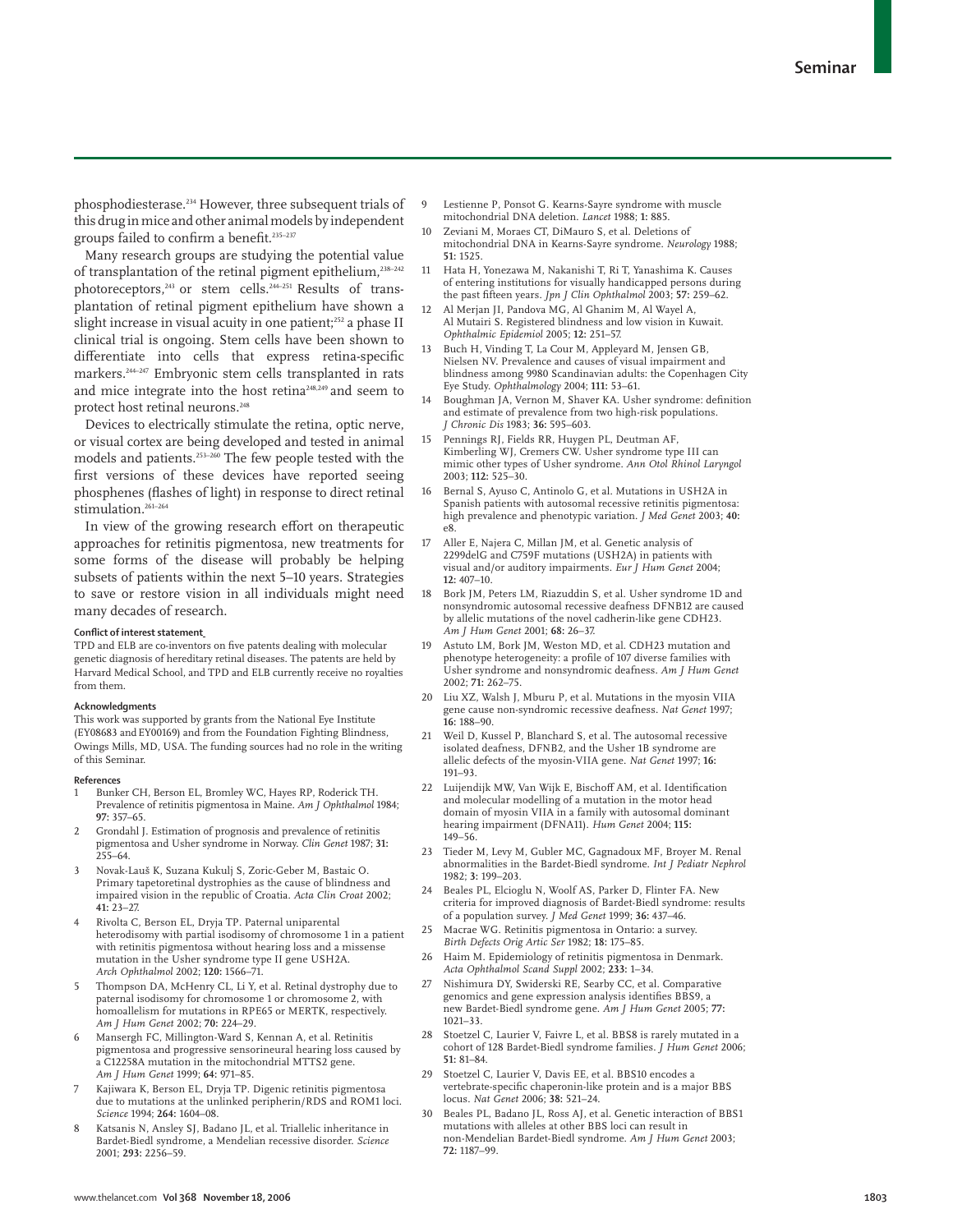- 31 Badano JL, Leitch CC, Ansley SJ, et al. Dissection of epistasis in oligogenic Bardet-Biedl syndrome. *Nature* 2006; **439:** 326–30.
- 32 Mykytyn K, Nishimura DY, Searby CC, et al. Evaluation of complex inheritance involving the most common Bardet-Biedl syndrome locus (BBS1). *Am J Hum Genet* 2003; **72:** 429–37.
- 33 Grant CA, Berson EL. Treatable forms of retinitis pigmentosa associated with systemic neurological disorders. *Int Ophthalmol Clin* 2001; **41:** 103–10.
- Birch DG, Anderson JL, Fish GE. Yearly rates of rod and cone functional loss in retinitis pigmentosa and cone-rod dystrophy. *Ophthalmology* 1999; **106:** 258–68.
- Szlyk JP, Seiple W, Fishman GA, Alexander KR, Grover S, Mahler CL. Perceived and actual performance of daily tasks: relationship to visual function tests in individuals with retinitis pigmentosa. *Ophthalmology* 2001; **108:** 65–75.
- 36 Geller AM, Sieving PA. Assessment of foveal cone photoreceptors in Stargardt's macular dystrophy using a small dot detection task. *Vision Res* 1993; **33:** 1509–24.
- 37 Grover S, Fishman GA, Anderson RJ, et al. Visual acuity impairment in patients with retinitis pigmentosa at age 45 years or older. *Ophthalmology* 1999; **106:** 1780–85.
- 38 Virgili G, Pierrottet C, Parmeggiani F, et al. Reading performance in patients with retinitis pigmentosa: a study using the MNREAD charts. *Invest Ophthalmol Vis Sci* 2004; **45:** 3418–24.
- Berson EL, Rosner B, Simonoff E. Risk factors for genetic typing and detection in retinitis pigmentosa. *Am J Ophthalmol* 1980; **89:** 763–75.
- 40 Fishman GA, Farber MD, Derlacki DJ. X-linked retinitis pigmentosa: profile of clinical findings. *Arch Ophthalmol* 1988;<br>**106:** 369–75.
- 41 Pelli DG, Robson JG, Wilkins AJ. The design of a new letter chart for measuring contrast sensitivity. *Clin Vis Sci* 1988; **2:** 187–99.
- 42 Lindberg CR, Fishman GA, Anderson RJ, Vasquez V. Contrast sensitivity in retinitis pigmentosa. *Br J Ophthalmol* 1981; **65:** 855–58.
- 43 Lodha N, Westall CA, Brent M, Abdolell M, Heon E. A modified protocol for the assessment of visual function in patients with retinitis pigmentosa. *Adv Exp Med Biol* 2003; **533:** 49–57.
- Heckenlively J. The frequency of posterior subcapsular cataract in the hereditary retinal degenerations. *Am J Ophthalmol* 1982; **93:** 733–38.
- 45 Fishman GA, Anderson RJ, Lourenco P. Prevalence of posterior subcapsular lens opacities in patients with retinitis pigmentosa. *Br J Ophthalmol* 1985; **69:** 263–66.
- Pruett RC. Retinitis pigmentosa: clinical observations and correlations. *Trans Am Ophthalmol Soc* 1983; **81:** 693–735.
- 47 Li ZY, Possin DE, Milam AH. Histopathology of bone spicule pigmentation in retinitis pigmentosa. *Ophthalmology* 1995; **102:** 805–16.
- 48 Karpe G. Basis of clinical electroretinography. *Acta Ophthalmol Suppl* 1945; **24:** 84.
- 49 Berson EL, Gouras P, Hoff M. Temporal aspects of the electroretinogram. *Arch Ophthalmol* 1969; **81:** 207–14.
- 50 Iannaccone A, Rispoli E, Vingolo EM, et al. Correlation between Goldmann perimetry and maximal electroretinogram response in retinitis pigmentosa. *Doc Ophthalmol* 1995; **90:** 129–42.
- 51 Sandberg MA, Weigel-DiFranco C, Rosner B, Berson EL. The relationship between visual field size and electroretinogram amplitude in retinitis pigmentosa. *Invest Ophthalmol Vis Sci* 1996; **37:** 1693–98.
- 52 Holopigian K, Greenstein V, Seiple W, Carr RE. Rates of change differ among measures of visual function in patients with retinitis pigmentosa. *Ophthalmology* 1996; **103:** 398–405.
- 53 Berson EL, Rosner B, Sandberg MA, et al. A randomized trial of vitamin A and vitamin E supplementation for retinitis pigmentosa. *Arch Ophthalmol* 1993; **111:** 761–72.
- Andreasson SO, Sandberg MA, Berson EL. Narrow-band filtering for monitoring low-amplitude cone electroretinograms in retinitis pigmentosa. *Am J Ophthalmol* 1988; **105:** 500–03.
- Van Hooser JP, Aleman TS, He YG, et al. Rapid restoration of visual pigment and function with oral retinoid in a mouse model of childhood blindness. *Proc Natl Acad Sci USA* 2000; **97:** 8623–28.
- 56 Sandberg MA, Brockhurst RJ, Gaudio AR, Berson EL. The association between visual acuity and central retinal thickness in retinitis pigmentosa. *Invest Ophthalmol Vis Sci* 2005; **46:** 3349–54.
- 57 Jacobson SG, Cideciyan AV, Iannaccone A, et al. Disease expression of RP1 mutations causing autosomal dominant retinitis pigmentosa. *Invest Ophthalmol Vis Sci* 2000; **41:** 1898–908.
- Ko TH, Fujimoto JG, Schuman JS, et al. Comparison of ultrahigh- and standard-resolution optical coherence tomography for imaging macular pathology. *Ophthalmology* 2005; **112:** 1922.
- 59 Robson AG, Saihan Z, Jenkins SA, et al. Functional characterisation and serial imaging of abnormal fundus autofluorescence in patients with retinitis pigmentosa and normal visual acuity. *Br J Ophthalmol* 2006; **90:** 472–79.
- Popovic P, Jarc-Vidmar M, Hawlina M. Abnormal fundus autofluorescence in relation to retinal function in patients with retinitis pigmentosa. *Graefes Arch Clin Exp Ophthalmol* 2005; **243:** 1018–27.
- 61 Berson EL. Retinitis pigmentosa: the Friedenwald lecture. *Invest Ophthalmol Vis Sci* 1993; **34:** 1659–76.
- 62 Clarke G, Collins RA, Leavitt BR, et al. A one-hit model of cell death in inherited neuronal degenerations. *Nature* 2000; **406:** 195–99.
- 63 Berson EL, Sandberg MA, Rosner B, Birch DG, Hanson AH. Natural course of retinitis pigmentosa over a three-year interval. *Am J Ophthalmol* 1985; **99:** 240–51.
- 64 Grover S, Fishman GA, Anderson RJ, Alexander KR, Derlacki DJ. Rate of visual field loss in retinitis pigmentosa. Ophthalmology 1997; **104:** 460–65.
- 65 Berson EL, Rosner B, Weigel-DiFranco C, Dryja TP, Sandberg MA. Disease progression in patients with dominant retinitis pigmentosa and rhodopsin mutations. *Invest Ophthalmol Vis Sci* 2002; **43:** 3027–36.
- 66 Szlyk JP, Fishman GA, Alexander KR, Revelins BI, Derlacki DJ, Anderson RJ. Relationship between difficulty in performing daily activities and clinical measures of visual function in patients with retinitis pigmentosa. *Arch Ophthalmol* 1997; **115:** 53–59.
- Klevering BJ, Yzer S, Rohrschneider K, et al. Microarray-based mutation analysis of the ABCA4 (ABCR) gene in autosomal recessive cone-rod dystrophy and retinitis pigmentosa. *Eur J Hum Genet* 2004; **12:** 1024–32.
- 68 Tuson M, Marfany G, Gonzalez-Duarte R. Mutation of CERKL, a novel human ceramide kinase gene, causes autosomal recessive retinitis pigmentosa (RP26). *Am J Hum Genet* 2004; **74:** 128–38.
- 69 Dryja TP, Finn JT, Peng YW, McGee TL, Berson EL, Yau KW. Mutations in the gene encoding the alpha subunit of the rod cGMP-gated channel in autosomal recessive retinitis pigmentosa. *Proc Natl Acad Sci USA* 1995; **92:** 10 177–81.
- 70 Bareil C, Hamel CP, Delague V, Arnaud B, Demaille J, Claustres M. Segregation of a mutation in CNGB1 encoding the beta-subunit of the rod cGMP-gated channel in a family with autosomal recessive retinitis pigmentosa. *Hum Genet* 2001; **108:** 328–34.
- 71 den Hollander AI, Davis J, van der Velde-Visser SD, et al. CRB1 mutation spectrum in inherited retinal dystrophies. *Hum Mutat* 2004; **24:** 355–69.
- 72 Thompson DA, Li Y, McHenry CL, et al. Mutations in the gene encoding lecithin retinol acyltransferase are associated with early-onset severe retinal dystrophy. *Nat Genet* 2001; **28:** 123–24.
- 73 Gal A, Li Y, Thompson DA, et al. Mutations in MERTK, the human orthologue of the RCS rat retinal dystrophy gene, cause retinitis pigmentosa. *Nat Genet* 2000; **26:** 270–71.
- Sharon D, Sandberg MA, Caruso RC, Berson EL, Dryja TP. Shared mutations in NR2E3 in enhanced S-cone syndrome, Goldmann-Favre syndrome, and many cases of clumped pigmentary retinal degeneration. *Arch Ophthalmol* 2003; **121:** 1316–23.
- 75 To KW, Adamian M, Jakobiec FA, Berson EL. Clinical and histopathologic findings in clumped pigmentary retinal degeneration. *Arch Ophthalmol* 1996; **114:** 950–55.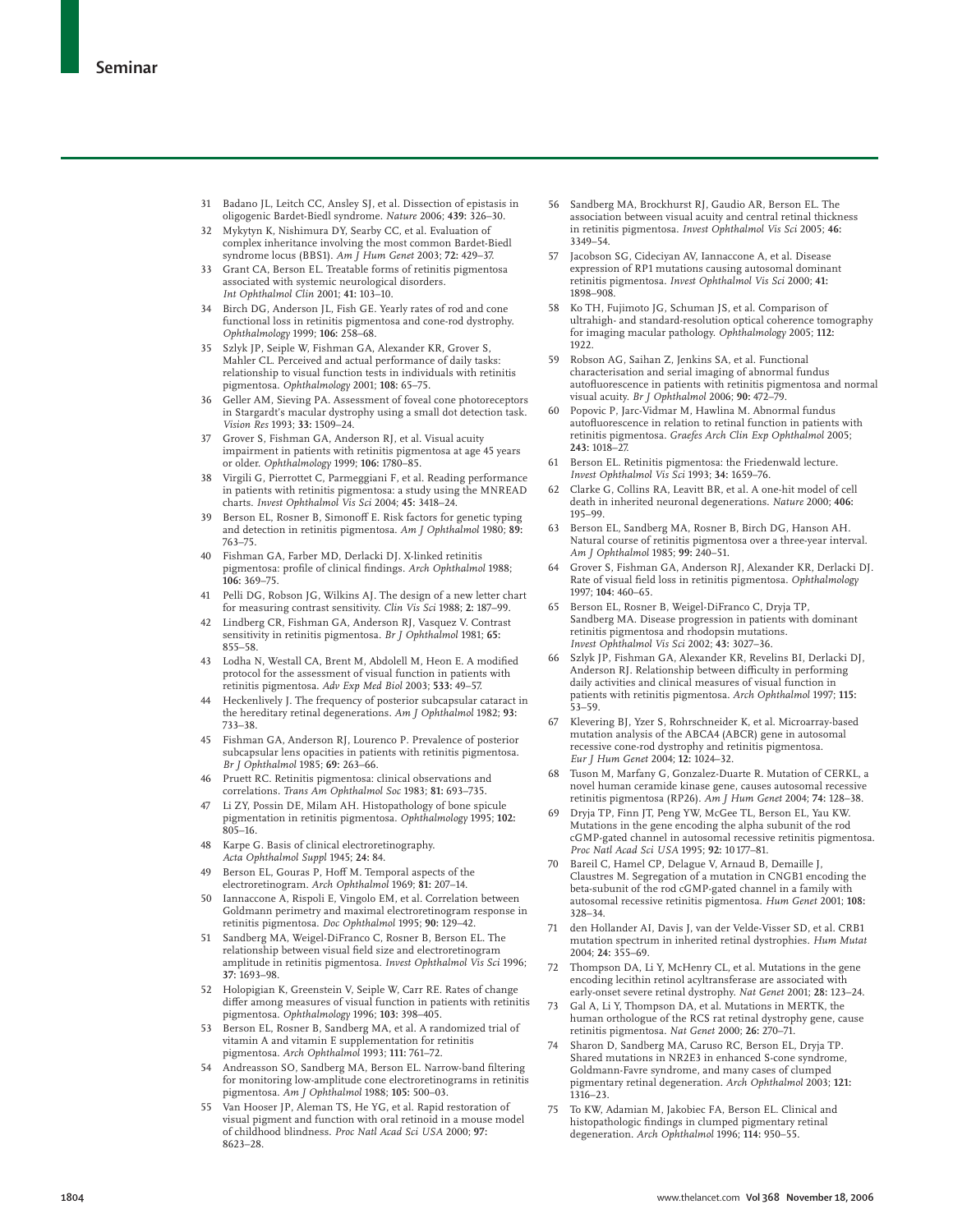- 76 Nishiguchi KM, Friedman JS, Sandberg MA, Swaroop A, Berson EL, Dryja TP. Recessive NRL mutations in patients with clumped pigmentary retinal degeneration and relative preservation of blue cone function. *Proc Natl Acad Sci USA* 2004; **101:** 17 819–24.
- 77 Dryja TP, Rucinski DE, Chen SH, Berson EL. Frequency of mutations in the gene encoding the alpha subunit of rod cGMP-phosphodiesterase in autosomal recessive retinitis pigmentosa. *Invest Ophthalmol Vis Sci* 1999; **40:** 1859–65.
- Bayes M, Giordano M, Balcells S, et al. Homozygous tandem duplication within the gene encoding the beta-subunit of rod phosphodiesterase as a cause for autosomal recessive retinitis pigmentosa. *Hum Mutat* 1995; **5:** 228–34.
- 79 McLaughlin ME, Ehrhart TL, Berson EL, Dryja TP. Mutation spectrum of the gene encoding the beta subunit of rod phosphodiesterase among patients with autosomal recessive retinitis pigmentosa. *Proc Natl Acad Sci USA* 1995; **92:** 3249–53.
- 80 Morimura H, Saindelle-Ribeaudeau F, Berson EL, Dryja TP. Mutations in RGR, encoding a light-sensitive opsin homologue, in patients with retinitis pigmentosa. *Nat Genet* 1999; **23:** 393–94.
- 81 Rosenfeld PJ, Cowley GS, McGee TL, Sandberg MA, Berson EL, Dryja TP. A null mutation in the rhodopsin gene causes rod photoreceptor dysfunction and autosomal recessive retinitis pigmentosa. *Nat Genet* 1992; **1:** 209–13.
- 82 Kumaramanickavel G, Maw M, Denton MJ, et al. Missense rhodopsin mutation in a family with recessive RP. *Nat Genet* 1994; **8:** 10–11.
- 83 Burstedt MS, Sandgren O, Holmgren G, Forsman-Semb K. Bothnia dystrophy caused by mutations in the cellular retinaldehyde-binding protein gene (RLBP1) on chromosome 15q26. *Invest Ophthalmol Vis Sci* 1999; **40:** 995–1000.
- 84 Morimura H, Berson EL, Dryja TP. Recessive mutations in the RLBP1 gene encoding cellular retinaldehyde-binding protein in a form of retinitis punctata albescens. *Invest Ophthalmol Vis Sci* 1999; **40:** 1000–04.
- 85 Khaliq S, Abid A, Ismail M, et al. Novel association of RP1 gene mutations with autosomal recessive retinitis pigmentosa. *J Med Genet* 2005; **42:** 436–38.
- 86 Riazuddin SA, Zulfiqar F, Zhang Q, et al. Autosomal recessive retinitis pigmentosa is associated with mutations in RP1 in three consanguineous Pakistani families. *Invest Ophthalmol Vis Sci* 2005; **46:** 2264–70.
- 87 Morimura H, Fishman GA, Grover SA, Fulton AB, Berson EL, Dryja TP. Mutations in the RPE65 gene in patients with autosomal recessive retinitis pigmentosa or leber congenital amaurosis. *Proc Natl Acad Sci USA* 1998; **95:** 3088–93.
- 88 Nakazawa M, Wada Y, Tamai M. Arrestin gene mutations in autosomal recessive retinitis pigmentosa. *Arch Ophthalmol* 1998; **116:** 498–501.
- Hagstrom SA, North MA, Nishina PL, Berson EL, Dryja TP. Recessive mutations in the gene encoding the tubby-like protein TULP1 in patients with retinitis pigmentosa. *Nat Genet* 1998; **18:** 174–76.
- 90 Seyedahmadi BJ, Rivolta C, Keene JA, Berson EL, Dryja TP. Comprehensive screening of the USH2A gene in Usher syndrome type II and non-syndromic recessive retinitis pigmentosa. *Exp Eye Res* 2004; **79:** 167–73.
- 91 Ouyang XM, Hejtmancik JF, Jacobson SG, et al. Mutational spectrum in Usher syndrome type II. *Clin Genet* 2004; **65:** 288–93.
- 92 Katsanis N. The oligogenic properties of Bardet-Biedl syndrome. *Hum Mol Genet* 2004; **13** (spec no 1)**:** R65–71.
- 93 Ouyang XM, Yan D, Du LL, et al. Characterization of Usher syndrome type I gene mutations in an Usher syndrome patient population. *Hum Genet* 2005; **116:** 292–99.
- 94 Aller E, Jaijo T, Oltra S, et al. Mutation screening of USH3 gene (clarin-1) in Spanish patients with Usher syndrome: low prevalence and phenotypic variability. *Clin Genet* 2004; **66:** 525–29.
- Dryja TP, McEvoy JA, McGee TL, Berson EL. Novel rhodopsin mutations Gly114Val and Gln184Pro in dominant retinitis pigmentosa. *Invest Ophthalmol Vis Sci* 2000; **41:** 3124–27.
- 96 Bunge S, Wedemann H, David D, et al. Molecular analysis and genetic mapping of the rhodopsin gene in families with autosomal dominant retinitis pigmentosa. *Genomics* 1993; **17:** 230–33.
- Sohocki MM, Daiger SP, Bowne SJ, et al. Prevalence of mutations causing retinitis pigmentosa and other inherited retinopathies. *Hum Mutat* 2001; **17:** 42–51.
- 98 Berson EL, Grimsby JL, Adams SM, et al. Clinical features and mutations in patients with dominant retinitis pigmentosa-1 (RP1). *Invest Ophthalmol Vis Sci* 2001; **42:** 2217–24.
- 99 Dryja TP, Hahn LB, Kajiwara K, Berson EL. Dominant and digenic mutations in the peripherin/RDS and ROM1 genes in retinitis pigmentosa. *Invest Ophthalmol Vis Sci* 1997; **38:** 1972–82.
- 100 Wada Y, Sandberg MA, McGee TL, Stillberger MA, Berson EL, Dryja TP. Screen of the IMPDH1 gene among patients with dominant retinitis pigmentosa and clinical features associated with the most common mutation, Asp226Asn. *Invest Ophthalmol Vis Sci* 2005; **46:** 1735–41.
- 101 Bowne SJ, Sullivan LS, Mortimer SE, et al. Spectrum and frequency of mutations in IMPDH1 associated with autosomal dominant retinitis pigmentosa and Leber congenital amaurosis. *Invest Ophthalmol Vis Sci* 2006; **47:** 34–42.
- 102 DeAngelis MM, Grimsby JL, Sandberg MA, Berson EL, Dryja TP. Novel mutations in the NRL gene and associated clinical findings in patients with dominant retinitis pigmentosa. *Arch Ophthalmol* 2002; **120:** 369–75.
- 103 Rivolta C, Peck NE, Fulton AB, Fishman GA, Berson EL, Dryja TP. Novel frameshift mutations in CRX associated with Leber congenital amaurosis. *Hum Mutat* 2001; **18:** 550–51.
- 104 Rebello G, Ramesar R, Vorster A, et al. Apoptosis-inducing signal sequence mutation in carbonic anhydrase IV identified in patients with the RP17 form of retinitis pigmentosa. *Proc Natl Acad Sci USA* 2004; **101:** 6617–22.
- 105 Wada Y, Abe T, Takeshita T, Sato H, Yanashima K, Tamai M. Mutation of human retinal fascin gene (FSCN2) causes autosomal dominant retinitis pigmentosa. *Invest Ophthalmol Vis Sci* 2001; **42:** 2395–400.
- 106 Sato M, Nakazawa M, Usui T, Tanimoto N, Abe H, Ohguro H. Mutations in the gene coding for guanylate cyclase-activating protein 2 (GUCA1B gene) in patients with autosomal dominant retinal dystrophies. *Graefes Arch Clin Exp Ophthalmol* 2005; **243:** 235–42.
- 107 Keen TJ, Hims MM, McKie AB, et al. Mutations in a protein target of the Pim-1 kinase associated with the RP9 form of autosomal dominant retinitis pigmentosa. *Eur J Hum Genet* 2002; **10:** 245–49.
- 108 Abid A, Ismail M, Mehdi SQ, Khaliq S. Identification of novel mutations in SEMA4A gene associated with retinal degenerative diseases. *J Med Genet* 2006; **43:** 378–81.
- 109 Sharon D, Sandberg MA, Rabe VW, Stillberger M, Dryja TP, Berson EL. RP2 and RPGR mutations and clinical correlations in patients with X-linked retinitis pigmentosa. *Am J Hum Genet* 2003; **73:** 1131–46.
- 110 Bader I, Brandau O, Achatz H, et al. X-linked retinitis pigmentosa: RPGR mutations in most families with definite X linkage and clustering of mutations in a short sequence stretch of exon ORF15. *Invest Ophthalmol Vis Sci* 2003; **44:** 1458–63.
- 111 Breuer DK, Swaroop A, Musarella M. Verification and fine mapping of the X-linked retinitis pigmentosa locus RP6. *Invest Ophthalmol Vis Sci* 2000; **41:** S191.
- 112 Hardcastle AJ, Thiselton DL, Zito I, et al. Evidence for a new locus for X-linked retinitis pigmentosa (RP23). *Invest Ophthalmol Vis Sci* 2000; **41:** 2080–86.
- Gieser L, Fujita R, Goring HH, et al. A novel locus (RP24) for X-linked retinitis pigmentosa maps to Xq26-27. *Am J Hum Genet* 1998; **63:** 1439–47.
- 114 Hargrave PA. Rhodopsin structure, function, and topography: the Friedenwald lecture. *Invest Ophthalmol Vis Sci* 2001; **42:** 3–9.
- 115 Koutalos Y, Nakatani K, Yau KW. The cGMP-phosphodiesterase and its contribution to sensitivity regulation in retinal rods. *J Gen Physiol* 1995; **106:** 891–921.
- 116 Fung BK, Young JH, Yamane HK, Griswold-Prenner I. Subunit stoichiometry of retinal rod cGMP phosphodiesterase. *Biochemistry* 1990; **29:** 2657–64.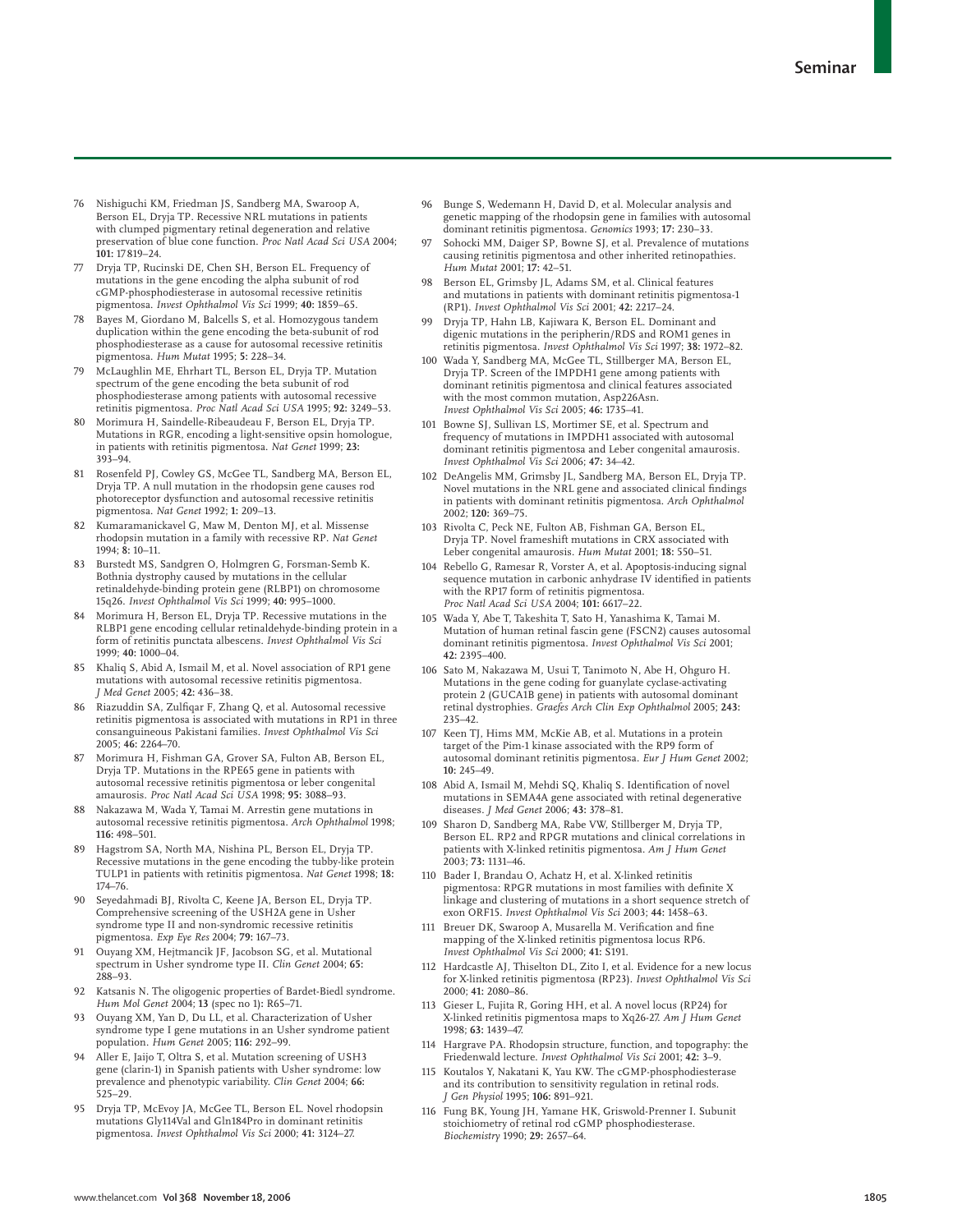- 117 Dhallan RS, Macke JP, Eddy RL, et al. Human rod photoreceptor cGMP-gated channel: amino acid sequence, gene structure, and functional expression. *J Neurosci* 1992; **12:** 3248–56.
- 118 Korschen HG, Beyermann M, Muller F, et al. Interaction of glutamic-acid-rich proteins with the cGMP signalling pathway in rod photoreceptors. *Nature* 1999; **400:** 761–66.
- 119 Poetsch A, Molday LL, Molday RS. The cGMP-gated channel and related glutamic acid-rich proteins interact with peripherin-2 at the rim region of rod photoreceptor disc membranes. *J Biol Chem* 2001; **276:** 48 009–16.
- 120 Batra-Safferling R, Abarca-Heidemann K, Korschen HG, et al. Glutamic acid-rich proteins of rod photoreceptors are natively unfolded. *J Biol Chem* 2006; **281:** 1449–60.
- 121 Palczewski K, McDowell JH, Jakes S, Ingebritsen TS, Hargrave PA. Regulation of rhodopsin dephosphorylation by arrestin. *J Biol Chem* 1989; **264:** 15770–73.
- 122 Weng J, Mata NL, Azarian SM, Tzekov RT, Birch DG, Travis GH. Insights into the function of Rim protein in photoreceptors and etiology of Stargardt's disease from the phenotype in abcr knockout mice. *Cell* 1999; **98:** 13–23.
- 123 Sun H, Nathans J. Mechanistic studies of ABCR, the ABC transporter in photoreceptor outer segments responsible for autosomal recessive Stargardt disease. *J Bioenerg Biomembr* 2001; **33:** 523–30.
- 124 Saari JC, Nawrot M, Kennedy BN, et al. Visual cycle impairment in cellular retinaldehyde binding protein (CRALBP) knockout mice results in delayed dark adaptation. *Neuron* 2001; **29:** 739–48.
- 125 Xue L, Gollapalli DR, Maiti P, Jahng WJ, Rando RR. A palmitoylation switch mechanism in the regulation of the visual cycle. *Cell* 2004; **117:** 761–71.
- 126 Moiseyev G, Chen Y, Takahashi Y, Wu BX, Ma JX. RPE65 is the isomerohydrolase in the retinoid visual cycle. *Proc Natl Acad Sci USA* 2005; **102:** 12 413–18.
- 127 Chen P, Hao W, Rife L, et al. A photic visual cycle of rhodopsin regeneration is dependent on Rgr. *Nat Genet* 2001; **28:** 256–60.
- 128 Travis GH, Sutcliffe JG, Bok D. The retinal degeneration slow (rds) gene product is a photoreceptor disc membrane-associated glycoprotein. *Neuron* 1991; **6:** 61–70.
- 129 Connell G, Bascom R, Molday L, Reid D, McInnes RR, Molday RS. Photoreceptor peripherin is the normal product of the gene responsible for retinal degeneration in the rds mouse. *Proc Natl Acad Sci USA* 1991; **88:** 723–26.
- 130 Clarke G, Goldberg AF, Vidgen D, et al. Rom-1 is required for rod photoreceptor viability and the regulation of disk morphogenesis. *Nat Genet* 2000; **25:** 67–73.
- 131 Saishin Y, Ishikawa R, Ugawa S, et al. Retinal fascin: functional nature, subcellular distribution, and chromosomal localization. *Invest Ophthalmol Vis Sci* 2000; **41:** 2087–95.
- 132 Tubb BE, Bardien-Kruger S, Kashork CD, et al. Characterization of human retinal fascin gene (FSCN2) at 17q25: close physical linkage of fascin and cytoplasmic actin genes. *Genomics* 2000; **65:** 146–56.
- 133 Xi Q, Pauer GJ, Marmorstein AD, Crabb JW, Hagstrom SA. Tubby-like protein 1 (TULP1) interacts with F-actin in photoreceptor cells. *Invest Ophthalmol Vis Sci* 2005; **46:** 4754–61.
- 134 Pellikka M, Tanentzapf G, Pinto M, et al. Crumbs, the Drosophila homologue of human CRB1/RP12, is essential for photoreceptor morphogenesis. *Nature* 2002; **416:** 143–49.
- 135 Liu Q, Zuo J, Pierce EA. The retinitis pigmentosa 1 protein is a photoreceptor microtubule-associated protein. *J Neurosci* 2004; **24:** 6427–36.
- 136 Rice DS, Huang W, Jones HA, et al. Severe retinal degeneration associated with disruption of semaphorin 4A. *Invest Ophthalmol Vis Sci* 2004; **45:** 2767–77.
- 137 Boeda B, El-Amraoui A, Bahloul A, et al. Myosin VIIa, harmonin and cadherin 23, three Usher I gene products that cooperate to shape the sensory hair cell bundle. *EMBO J* 2002; **21:** 6689–99.
- 138 Siemens J, Kazmierczak P, Reynolds A, Sticker M, Littlewood-Evans A, Muller U. The Usher syndrome proteins cadherin 23 and harmonin form a complex by means of PDZ-domain interactions. *Proc Natl Acad Sci USA* 2002; **99:** 14946–51.
- 139 Ahmed ZM, Riazuddin S, Ahmad J, et al. PCDH15 is expressed in the neurosensory epithelium of the eye and ear and mutant alleles are responsible for both USH1F and DFNB23. *Hum Mol Genet* 2003; **12:** 3215–23.
- 140 Reiners J, Van Wijk E, Marker T, et al. Scaffold protein harmonin (USH1C) provides molecular links between Usher syndrome type 1 and type 2. *Hum Mol Genet* 2005; **14:** 3933–43.
- 141 Adato A, Vreugde S, Joensuu T, et al. USH3A transcripts encode clarin-1, a four-transmembrane-domain protein with a possible role in sensory synapses. *Eur J Hum Genet* 2002; **10:** 339–50.
- 142 Chapple JP, Grayson C, Hardcastle AJ, et al. Organization on the plasma membrane of the retinitis pigmentosa protein RP2: investigation of association with detergent-resistant membranes and polarized sorting. *Biochem J* 2003; **372:** 427–33.
- 143 Zhou Z, Licklider LJ, Gygi SP, Reed R. Comprehensive proteomic analysis of the human spliceosome. *Nature* 2002; **419:** 182–85.
- 144 Umen JG, Guthrie C. Prp16p, Slu7p, and Prp8p interact with the 3' splice site in two distinct stages during the second catalytic step of pre-mRNA splicing. *RNA* 1995; **1:** 584–97.
- 145 Lauber J, Plessel G, Prehn S, et al. The human U4/U6 snRNP contains 60 and 90kD proteins that are structurally homologous to the yeast splicing factors Prp4p and Prp3p. *RNA* 1997; **3:** 926–41.
- 146 Wang A, Forman-Kay J, Luo Y, et al. Identification and characterization of human genes encoding Hprp3p and Hprp4p, interacting components of the spliceosome. *Hum Mol Genet* 1997; **6:** 2117–26.
- 147 Maita H, Kitaura H, Keen TJ, Inglehearn CF, Ariga H, Iguchi-Ariga SM. PAP-1, the mutated gene underlying the RP9 form of dominant retinitis pigmentosa, is a splicing factor. *Exp Cell Res* 2004; **300:** 283–96.
- 148 Gibbs D, Azarian SM, Lillo C, et al. Role of myosin VIIa and Rab27a in the motility and localization of RPE melanosomes. *J Cell Sci* 2004; **117:** 6473–83.
- 149 Adato A, Michel V, Kikkawa Y, et al. Interactions in the network of Usher syndrome type 1 proteins. *Hum Mol Genet* 2005; **14:** 347–56.
- 150 Yen HJ, Tayeh MK, Mullins RF, Stone EM, Sheffield VC, Slusarski DC. Bardet-Biedl syndrome genes are important in retrograde intracellular trafficking and Kupffer's vesicle cilia function. *Hum Mol Genet* 2006; **15:** 667–77.
- 151 Nishimura DY, Fath M, Mullins RF, et al. Bbs2-null mice have neurosensory deficits, a defect in social dominance, and<br>retinopathy associated with mislocalization of rhodopsin. *Proc Natl Acad Sci USA* 2004; **101:** 16588–93.
- 152 Mykytyn K, Mullins RF, Andrews M, et al. Bardet-Biedl syndrome type 4 (BBS4)-null mice implicate Bbs4 in flagella formation but not global cilia assembly. *Proc Natl Acad Sci USA* 2004; **101:** 8664–69.
- 153 Kim JC, Badano JL, Sibold S, et al. The Bardet-Biedl protein BBS4 targets cargo to the pericentriolar region and is required for microtubule anchoring and cell cycle progression. *Nat Genet* 2004; **36:** 462–70.
- 154 Li JB, Gerdes JM, Haycraft CJ, et al. Comparative genomics identifies a flagellar and basal body proteome that includes the BBS5 human disease gene. *Cell* 2004; **117:** 541–52.
- 155 Fath MA, Mullins RF, Searby C, et al. Mkks-null mice have a phenotype resembling Bardet-Biedl syndrome. *Hum Mol Genet* 2005; **14:** 1109–18.
- 156 Blacque OE, Reardon MJ, Li C, et al. Loss of *C elegans* BBS-7 and BBS-8 protein function results in cilia defects and compromised intrafl agellar transport. *Genes Dev* 2004; **18:** 1630–42.
- 157 Ansley SJ, Badano JL, Blacque OE, et al. Basal body dysfunction is a likely cause of pleiotropic Bardet-Biedl syndrome. *Nature* 2003; **425:** 628–33.
- 158 Hong DH, Pawlyk B, Sokolov M, et al. RPGR isoforms in photoreceptor connecting cilia and the transitional zone of motile cilia. *Invest Ophthalmol Vis Sci* 2003; **44:** 2413–21.
- 159 Khanna H, Hurd TW, Lillo C, et al. RPGR-ORF15, which is mutated in retinitis pigmentosa, associates with SMC1, SMC3, and microtubule transport proteins. *J Biol Chem* 2005; **280:** 33 580–87.
- 160 Yang Z, Alvarez BV, Chakarova C, et al. Mutant carbonic anhydrase 4 impairs pH regulation and causes retinal photoreceptor degeneration. *Hum Mol Genet* 2005; **14:** 255–65.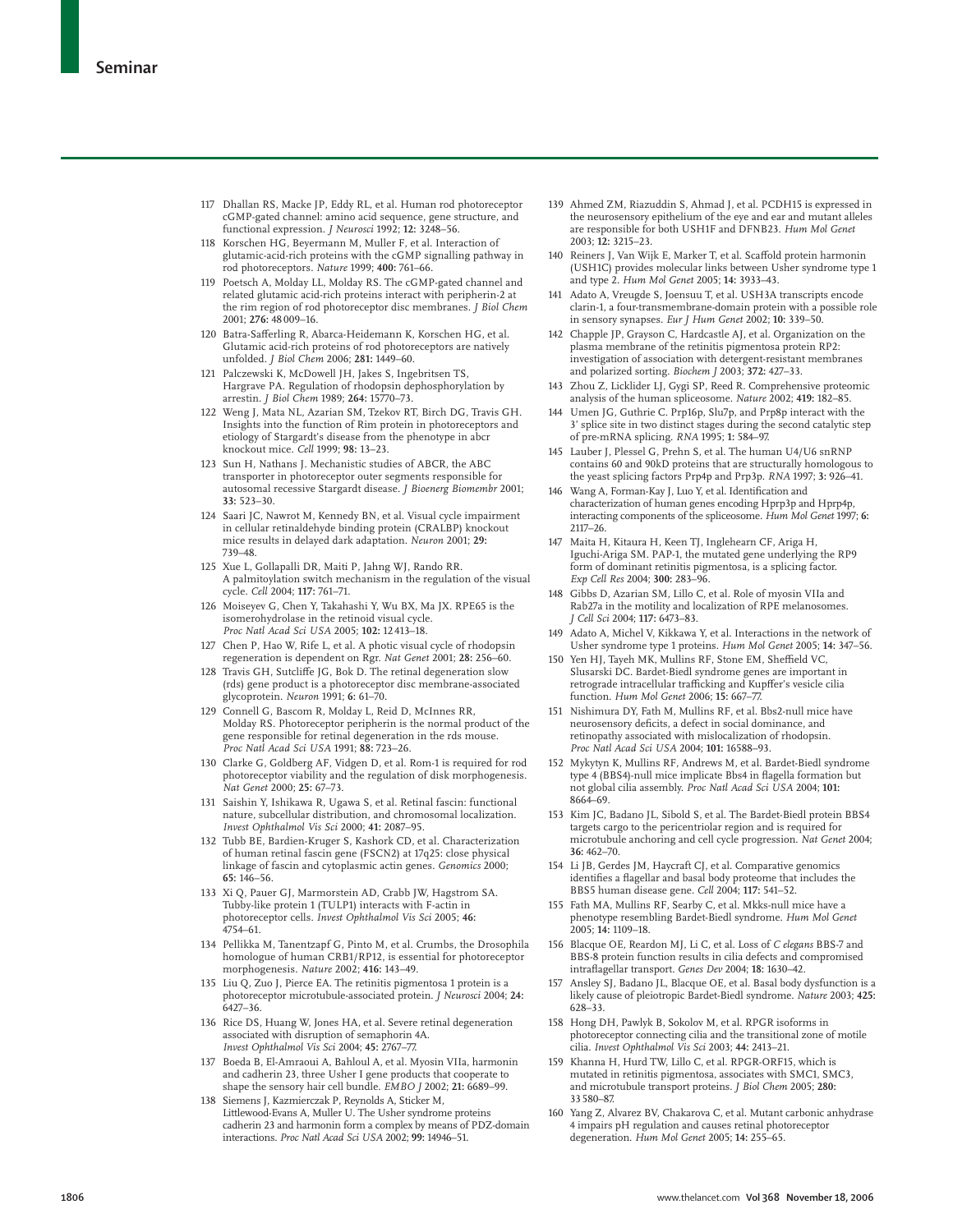- 161 Vollrath D, Feng W, Duncan JL, et al. Correction of the retinal dystrophy phenotype of the RCS rat by viral gene transfer of Mertk. *Proc Natl Acad Sci USA* 2001; **98:** 12 584–89.
- 162 Bornancin F, Mechtcheriakova D, Stora S, et al. Characterization of a ceramide kinase-like protein. *Biochim Biophys Acta* 2005; **1687:** 31–43.
- 163 Bowne SJ, Sullivan LS, Blanton SH, et al. Mutations in the inosine monophosphate dehydrogenase 1 gene (IMPDH1) cause the RP10 form of autosomal dominant retinitis pigmentosa. *Hum Mol Genet* 2002; **11:** 559–68.
- 164 Farber DB, Lolley RN. Cyclic guanosine monophosphate: elevation in degenerating photoreceptor cells of the C3H mouse retina. *Science* 1974; **186:** 449–51.
- 165 Pittler SJ, Baehr W. Identification of a nonsense mutation in the rod photoreceptor cGMP phosphodiesterase beta-subunit gene of the rd mouse. *Proc Natl Acad Sci USA* 1991; **88:** 8322–26.
- 166 Bowes C, Li T, Frankel WN, et al. Localization of a retroviral element within the rd gene coding for the beta subunit of cGMP phosphodiesterase. *Proc Natl Acad Sci USA* 1993; **90:** 2955–59.
- 167 Min KC, Zvyaga TA, Cypess AM, Sakmar TP. Characterization of mutant rhodopsins responsible for autosomal dominant retinitis pigmentosa: mutations on the cytoplasmic surface affect transducin activation. *J Biol Chem* 1993; **268:** 9400–04.
- 168 Sung CH, Davenport CM, Nathans J. Rhodopsin mutations responsible for autosomal dominant retinitis pigmentosa: clustering of functional classes along the polypeptide chain. *J Biol Chem* 1993; **268:** 26645–49.
- 169 Kaushal S, Khorana HG. Structure and function in rhodopsin: 7- point mutations associated with autosomal dominant retinitis pigmentosa. *Biochemistry* 1994; **33:** 6121–28.
- 170 Colley NJ, Cassill JA, Baker EK, Zuker CS. Defective intracellular transport is the molecular basis of rhodopsin-dependent dominant retinal degeneration. *Proc Natl Acad Sci USA* 1995; **92:** 3070–74.
- 171 Kurada P, Tonini TD, Serikaku MA, Piccini JP, O'Tousa JE. Rhodopsin maturation antagonized by dominant rhodopsin mutants. *Vis Neurosci* 1998; **15:** 693–700.
- 172 Illing ME, Rajan RS, Bence NF, Kopito RR. A rhodopsin mutant linked to autosomal dominant retinitis pigmentosa is prone to aggregate and interacts with the ubiquitin proteasome system. *J Biol Chem* 2002; **277:** 34150–60.
- 173 Deretic D, Williams AH, Ransom N, Morel V, Hargrave PA, Arendt A. Rhodopsin C terminus, the site of mutations<br>causing retinal disease, regulates trafficking by binding to ADP-ribosylation factor 4 (ARF4). *Proc Natl Acad Sci USA* 2005; **102:** 3301–06.
- Sahel JA. Saving cone cells in hereditary rod diseases: a possible role for rod-derived cone viability factor (RdCVF) therapy. *Retina* 2005; **25:** S38–39.
- 175 Leveillard T, Mohand-Said S, Lorentz O, et al. Identification and characterization of rod-derived cone viability factor. *Nat Genet* 2004; **36:** 755–59.
- 176 Massof RW, Finkelstein D. Supplemental vitamin A retards loss of ERG amplitude in retinitis pigmentosa. *Arch Ophthalmol* 1993; **111:** 751–54.
- 177 Gamel JW, Barr CC. A randomized trial of vitamin A and vitamin E supplementation for retinitis pigmentosa. *Arch Ophthalmol* 1993; **111:** 1462–63.
- 178 Berson EL. Treatment of retinitis pigmentosa with vitamin A. *Digit J Ophthalmol* 1998; **4:** 1–4. Available at: www.djo.harvard.edu.
- 179 Berson EL, Rosner B, Sandberg MA, et al. Vitamin A supplementation for retinitis pigmentosa. *Arch Ophthalmol* 1993; **111:** 1456–59.
- 180 Holopigian K, Greenstein V, Seiple W, Carr RE. Rates of change differ among measures of visual function in patients with retinitis pigmentosa. *Ophthalmology* 1996; **103:** 398–405.
- 181 Sibulesky L, Hayes KC, Pronczuk A, Weigel-DiFranco C, Rosner B, Berson EL. Safety of <7500 RE (<25000 IU) vitamin A daily in adults with retinitis pigmentosa. *Am J Clin Nutr* 1999; **69:** 656–63.
- 182 Feskanich D, Singh V, Willett WC, Colditz GA. Vitamin A intake and hip fractures among postmenopausal women. *JAMA* 2002; **287:** 47–54.
- 183 Michaelsson K, Lithell H, Vessby B, Melhus H. Serum retinol levels and the risk of fracture. *N Engl J Med* 2003; **348:** 287–94.
- 184 Lammer EJ, Chen DT, Hoar RM, et al. Retinoic acid embryopathy. *N Engl J Med* 1985; **313:** 837–41.
- 185 Fliesler SJ, Anderson RE. Chemistry and metabolism of lipids in the vertebrate retina. *Prog Lipid Res* 1983; **22:** 79–131.
- 186 Hoffman DR, Locke KG, Wheaton DH, Fish GE, Spencer R, Birch DG. A randomized, placebo-controlled clinical trial of docosahexaenoic acid supplementation for X-linked retinitis pigmentosa. *Am J Ophthalmol* 2004; **137:** 704–18.
- 187 Schaefer EJ, Robins SJ, Patton GM, et al. Red blood cell membrane phosphatidylethanolamine fatty acid content in various forms of retinitis pigmentosa. *J Lipid Res* 1995; **36:** 1427–33.
- 188 Berson EL, Rosner B, Sandberg MA, et al. Clinical trial of docosahexaenoic acid in patients with retinitis pigmentosa receiving vitamin A treatment. *Arch Ophthalmol* 2004; **122:** 1297–305.
- 189 Berson EL, Rosner B, Sandberg MA, et al. Further evaluation of docosahexaenoic acid in patients with retinitis pigmentosa receiving vitamin A treatment: subgroup analyses. *Arch Ophthalmol* 2004; **122:** 1306–14.
- 190 Gouras P, Carr RE, Gunkel RD. Retinitis pigmentosa in abetalipoproteinemia: effects of vitamin A. Invest Ophthalmol 1971; **10:** 784–93.
- 191 Sperling MA, Hiles DA, Kennerdell JS. Electroretinographic responses following vitamin A therapy in A-beta-lipoproteinemia. *Am J Ophthalmol* 1972; **73:** 342–51.
- 192 Bishara S, Merin S, Cooper M, Azizi E, Delpre G, Deckelbaum RJ. Combined vitamin A and E therapy prevents retinal electrophysiological deterioration in abetalipoproteinaemia. *Br J Ophthalmol* 1982; **66:** 767–70.
- 193 Hungerbuhler JP, Meier C, Rousselle L, Quadri P, Bogousslavsky J. Refsum's disease: management by diet and plasmapheresis. *Eur Neurol* 1985; **24:** 153–59.
- 194 Yokota T, Shiojiri T, Gotoda T, et al. Friedreich-like ataxia with retinitis pigmentosa caused by the His101Gln mutation of the alpha-tocopherol transfer protein gene. *Ann Neurol* 1997; **41:** 826–32.
- 195 Naash ML, Peachey NS, Li ZY, et al. Light-induced acceleration of photoreceptor degeneration in transgenic mice expressing mutant rhodopsin. *Invest Ophthalmol Vis Sci* 1996; **37:** 775–82.
- 196 Cideciyan AV, Jacobson SG, Aleman TS, et al. In vivo dynamics of retinal injury and repair in the rhodopsin mutant dog model of human retinitis pigmentosa. *Proc Natl Acad Sci USA* 2005; **102:** 5233–38.
- 197 Berson EL. Light deprivation and retinitis pigmentosa. *Vision Res* 1980; **20:** 1179–84.
- 198 Miyake Y, Sugita S, Horiguchi M, Yagasaki K. Light deprivation and retinitis pigmentosa. *Am J Ophthalmol* 1990; **110:** 305–06.
- 199 Fishman GA, Gilbert LD, Fiscella RG, Kimura AE, Jampol LM. Acetazolamide for treatment of chronic macular edema in retinitis pigmentosa. *Arch Ophthalmol* 1989; **107:** 1445–52.
- 200 Chen JC, Fitzke FW, Bird AC. Long-term effect of acetazolamide in a patient with retinitis pigmentosa. *Invest Ophthalmol Vis Sci* 1990; **31:** 1914–18.
- 201 Berson EL, Rabin AR, Mehaffey L III. Advances in night vision technology: a pocketscope for patients with retinitis pigmentosa. *Arch Ophthalmol* 1973; **90:** 427–31.
- 202 Hartong DT, Jorritsma FF, Neve JJ, Melis-Dankers BJ, Kooijman AC. Improved mobility and independence of night-blind people using night-vision goggles. *Invest Ophthalmol Vis Sci* 2004; **45:** 1725–31.
- 203 Mancil RM, Mancil GL, King E, et al. Improving nighttime mobility in persons with night blindness caused by retinitis pigmentosa: a comparison of two low-vision mobility devices. *J Rehabil Res Dev* 2005; **42:** 471–86.
- 204 Jacobson SG, Aleman TS, Cideciyan AV, et al. Identifying photoreceptors in blind eyes caused by RPE65 mutations: prerequisite for human gene therapy success. *Proc Natl Acad Sci USA* 2005; **102:** 6177–82.
- 205 Redmond TM, Yu S, Lee E, et al. Rpe65 is necessary for production of 11-cis-vitamin A in the retinal visual cycle. *Nat Genet* 1998; **20:** 344–51.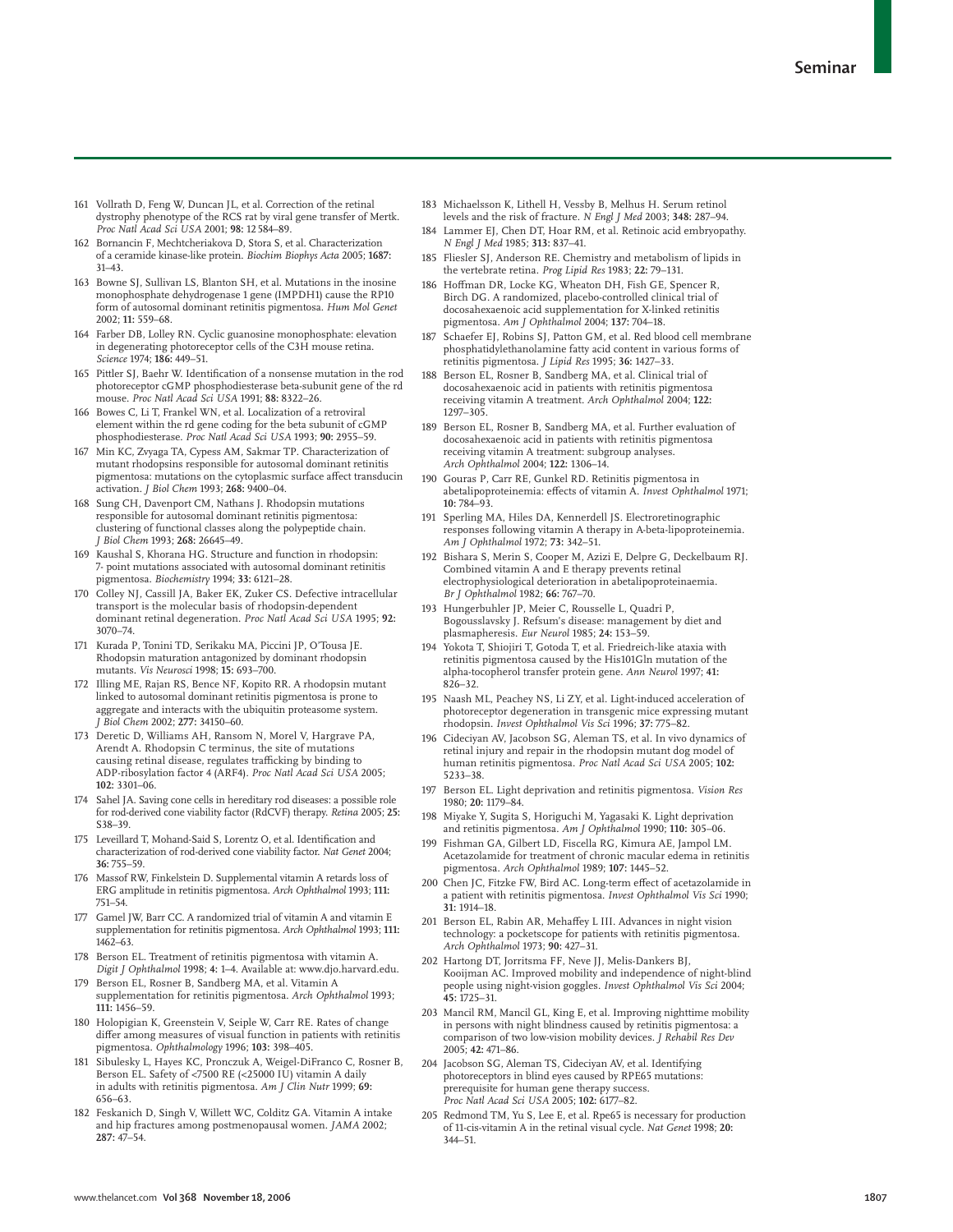- 206 Rohrer B, Goletz P, Znoiko S, et al. Correlation of regenerable opsin with rod ERG signal in Rpe65-/- mice during development and aging. *Invest Ophthalmol Vis Sci* 2003; **44:** 310–15.
- 207 Acland GM, Aguirre GD, Ray J, et al. Gene therapy restores vision in a canine model of childhood blindness. *Nat Genet* 2001; **28:** 92–95.
- 208 Dejneka NS, Surace EM, Aleman TS, et al. In utero gene therapy rescues vision in a murine model of congenital blindness. *Mol Ther* 2004; **9:** 182–88.
- 209 Ford M, Bragadóttir R, Rakoczy PE, Narfström K. Gene transfer in the RPE65 null mutation dog: relationship between construct volume, visual behavior and electroretinographic (ERG) results. *Doc Ophthalmol* 2003; **107:** 79–86.
- 210 Narfström K, Katz ML, Bragadottir R, et al. Functional and structural recovery of the retina after gene therapy in the RPE65 null mutation dog. *Invest Ophthalmol Vis Sci* 2003; **44:** 1663–72.
- 211 Narfström K, Vaegan, Katz M, Bragadottir R, Rakoczy EP, Seeliger M. Assessment of structure and function over a 3-year period after gene transfer in RPE65-/- dogs. *Doc Ophthalmol* 2005; **111:** 39–48.
- 212 Acland GM, Aguirre GD, Bennett J, et al. Long-term restoration of rod and cone vision by single dose rAAV-mediated gene transfer to the retina in a canine model of childhood blindness. *Mol Ther* 2005; **12:** 1072–82.
- 213 Bennett J, Tanabe T, Sun D, et al. Photoreceptor cell rescue in retinal degeneration (rd) mice by in vivo gene therapy. *Nat Med* 1996; **2:** 649–54.
- 214 Jomary C, Vincent KA, Grist J, Neal MJ, Jones SE. Rescue of photoreceptor function by AAV-mediated gene transfer in a mouse model of inherited retinal degeneration. *Gene Ther* 1997; **4:** 683–90.
- 215 Kumar-Singh R, Farber DB. Encapsidated adenovirus mini-chromosome-mediated delivery of genes to the retina: application to the rescue of photoreceptor degeneration. *Hum Mol Genet* 1998; **7:** 1893–900.
- 216 Takahashi M, Miyoshi H, Verma IM, Gage FH. Rescue from photoreceptor degeneration in the rd mouse by human immunodeficiency virus vector-mediated gene transfer. *J Virol* 1999; **73:** 7812–16.
- 217 Ali RR, Sarra GM, Stephens C, et al. Restoration of photoreceptor ultrastructure and function in retinal degeneration slow mice by gene therapy. *Nat Genet* 2000; **25:** 306–10.
- 218 Vollrath D, Feng W, Duncan JL, et al. Correction of the retinal dystrophy phenotype of the RCS rat by viral gene transfer of Mertk. *Proc Natl Acad Sci USA* 2001; **98:** 12584–89.
- 219 Farrar GJ, Kenna PF, Humphries P. On the genetics of retinitis pigmentosa and on mutation-independent approaches to therapeutic intervention. *EMBO J* 2002; **21:** 857–64.
- 220 O'Neill B, Millington-Ward S, O'Reilly M, et al. Ribozyme-based therapeutic approaches for autosomal dominant retinitis pigmentosa. *Invest Ophthalmol Vis Sci* 2000; **41:** 2863–69.
- 221 Cashman SM, Binkley EA, Kumar-Singh R. Towards mutation-independent silencing of genes involved in retinal degeneration by RNA interference. *Gene Ther* 2005; **12:** 1223–28.
- 222 Lewin AS, Drenser KA, Hauswirth WW, et al. Ribozyme rescue of photoreceptor cells in a transgenic rat model of autosomal dominant retinitis pigmentosa. *Nat Med* 1998; **4:** 967–71.
- 223 LaVail MM, Yasumura D, Matthes MT, et al. Ribozyme rescue of photoreceptor cells in P23H transgenic rats: long-term survival and late-stage therapy. *Proc Natl Acad Sci USA* 2000; **97:** 11488–93.
- 224 Bennett J, Zeng Y, Bajwa R, Klatt L, Li Y, Maguire AM. Adenovirus-mediated delivery of rhodopsin-promoted bcl-2 results in a delay in photoreceptor cell death in the rd/rd mouse. *Gene Ther* 1998; **5:** 1156–64.
- 225 Chen J, Flannery JG, LaVail MM, Steinberg RH, Xu J, Simon MI. bcl-2 overexpression reduces apoptotic photoreceptor cell death in three different retinal degenerations. *Proc Natl Acad Sci USA* 1996; **93:** 7042–47.
- 226 Nir I, Kedzierski W, Chen J, Travis GH. Expression of Bcl-2 protects against photoreceptor degeneration in retinal degeneration slow (rds) mice. *J Neurosci* 2000; **20:** 2150–54.
- 227 Tsang SH, Chen J, Kjeldbye H, et al. Retarding photoreceptor degeneration in Pdegtm1/Pdegtml mice by an apoptosis suppressor gene. *Invest Ophthalmol Vis Sci* 1997; **38:** 943–50.
- 228 Bode C, Wolfrum U. Caspase-3 inhibitor reduces apototic photoreceptor cell death during inherited retinal degeneration in tubby mice. *Mol Vis* 2003; **9:** 144–50.
- 229 LaVail MM, Yasumura D, Matthes MT, et al. Protection of mouse photoreceptors by survival factors in retinal degenerations. *Invest Ophthalmol Vis Sci* 1998; **39:** 592–602.
- 230 Liang F-Q, Aleman TS, Dejneka NS, et al. Long-term protection of retinal structure but not function using RAAV.CNTF in animal models of retinitis pigmentosa. *Mol Ther* 2001; **4:** 461–72.
- 231 Otani A, Dorrell MI, Kinder K, et al. Rescue of retinal degeneration by intravitreally injected adult bone marrow-derived lineage-negative hematopoietic stem cells. *J Clin Invest* 2004; **114:** 765–74.
- 232 Dykens JA, Carroll AK, Wiley S, et al. Photoreceptor preservation in the S334ter model of retinitis pigmentosa by a novel estradiol analog. *Biochem Pharmacol* 2004; **68:** 1971–84.
- 233 Sieving PA, Caruso RC, Tao W, et al. Ciliary neurotrophic factor (CNTF) for human retinal degeneration: phase I trial of CNTF delivered by encapsulated cell intraocular implants. *Proc Natl Acad Sci USA* 2006; **103:** 3896–901.
- 234 Frasson M, Sahel JA, Fabre M, Simonutti M, Dreyfus H, Picaud S. Retinitis pigmentosa: rod photoreceptor rescue by a calcium-channel blocker in the rd mouse. *Nat Med* 1999; **5:** 1183–87.
- 235 Pearce-Kelling SE, Aleman TS, Nickle A, et al. Calcium channel blocker D-cis-diltiazem does not slow retinal degeneration in the PDE6B mutant rcd1 canine model of retinitis pigmentosa. *Mol Vis* 2001; **7:** 42–47.
- 236 Bush RA, Kononen L, Machida S, Sieving PA. The effect of calcium channel blocker diltiazem on photoreceptor degeneration in the rhodopsin Pro213His rat. *Invest Ophthalmol Vis Sci* 2000; **41:** 2697–701.
- 237 Pawlyk BS, Li T, Scimeca MS, Sandberg MA, Berson EL. Absence of photoreceptor rescue with D-cis-diltiazem in the rd mouse. *Invest Ophthalmol Vis Sci* 2002; **43:** 1912–15.
- 238 Li LX, Turner JE. Transplantation of retinal pigment epithelial cells to immature and adult rat hosts: short- and long-term survival characteristics. *Exp Eye Res* 1988; **47:** 771–85.
- 239 Lin N, Fan W, Sheedlo HJ, Aschenbrenner JE, Turner JE. Photoreceptor repair in response to RPE transplants in RCS rats: outer segment regeneration. *Curr Eye Res* 1996; **15:** 1069–77.
- 240 Little CW, Castillo B, DiLoreto DA, et al. Transplantation of human fetal retinal pigment epithelium rescues photoreceptor cells from degeneration in the Royal College of Surgeons rat retina. *Invest Ophthalmol Vis Sci* 1996; **37:** 204–11.
- 241 Whiteley SJ, Litchfield TM, Coffey PJ, Lund RD. Improvement of the pupillary light reflex of Royal College of Surgeons rats following RPE cell grafts. *Exp Neurol* 1996; **140:** 100–04.
- 242 Woch G, Aramant RB, Seiler MJ, Sagdullaev BT, McCall MA. Retinal transplants restore visually evoked responses in rats with photoreceptor degeneration. *Invest Ophthalmol Vis Sci* 2001; **42:** 1669–76.
- 243 Berger AS, Tezel TH, Del Priore LV, Kaplan HJ. Photoreceptor transplantation in retinitis pigmentosa: short-term follow-up. *Ophthalmology* 2003; **110:** 383–91.
- 244 Kim J, Wu HH, Lander AD, Lyons KM, Matzuk MM, Calof AL. GDF11 controls the timing of progenitor cell competence in developing retina. *Science* 2005; **308:** 1927–30.
- 245 Sun G, Asami M, Ohta H, Kosaka J, Kosaka M. Retinal stem/progenitor properties of iris pigment epithelial cells. *Dev Biol* 2006; **289:** 243–52.
- 246 Chiou SH, Kao CL, Peng CH, et al. A novel in vitro retinal differentiation model by co-culturing adult human bone marrow stem cells with retinal pigmented epithelium cells. *Biochem Biophys Res Commun* 2005; **326:** 578–85.
- 247 Angenieux B, Schorderet DF, Arsenijevic Y. Epidermal growth factor is a neuronal differentiation factor for retinal stem cells in vitro. *Stem Cells* 2006; **24:** 696–706.
- 248 Meyer JS, Katz ML, Maruniak JA, Kirk MD. Embryonic stem cell-derived neural progenitors incorporate into degenerating retina and enhance survival of host photoreceptors. *Stem Cells* 2006; **24:** 274–83.
- 249 Banin E, Obolensky A, Idelson M, et al. Retinal incorporation and differentiation of neural precursors derived from human embryonic stem cells. *Stem Cells* 2006; **24:** 246–57.